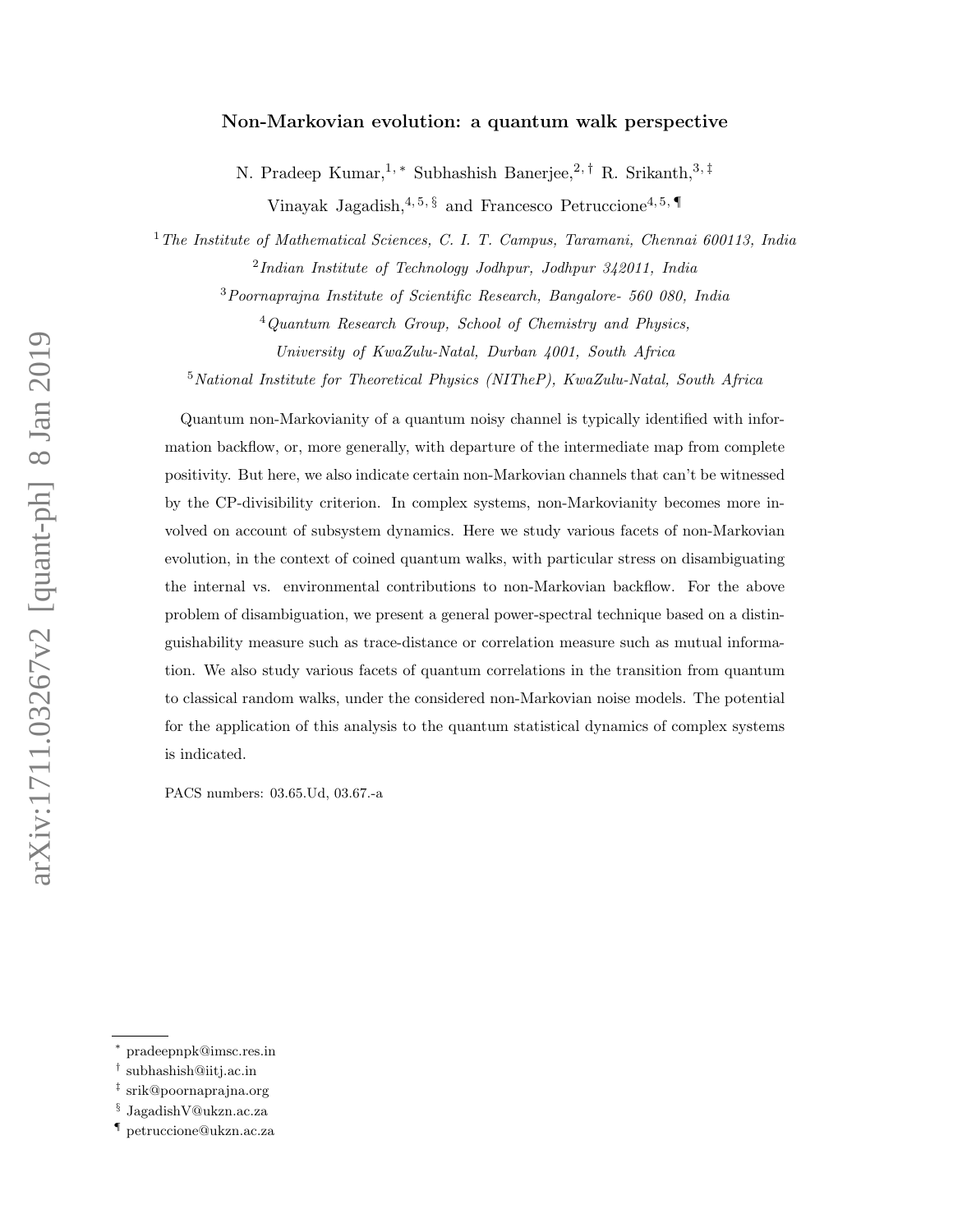#### I. INTRODUCTION

The interaction between quantum system and various subsystems is inevitable for achieving complex quantum information processing tasks. The subsystems could either be some uncontrollable environment that leads to dissipation and decoherence [1–5] or it could be used to implement sophisticated techniques such as reservoir engineering, which enhances the stability of peripheral tasks such as quantum state preparation and readout in quantum computers [6–9]. While the study of open system dynamics presumes an environment that is largely inaccessible, a greater understanding of the influence of the environment on the system dynamics is indispensable for the advancement of quantum technologies.

A huge body of works on open system dynamics has concentrated on the Markovain approximation, where the environmental time-scales are much shorter than the system time-scales [10, 11]. However, current advancement in experimental techniques allows for the possibility of going beyond the standard Markovian regime into non-Markovian regime where the reservoir effectuates memory effects in the system dynamics.

In particular, an example of a non-Markovian experimental realization would be [12–14], a nanomechanical oscillator interacting with a BEC in a double-well potential. The atoms of the condensate are confined in a double well and can tunnel from one side of the potential to the other, depending on the position of the oscillator. If the condensate is taken to be the environment for the oscillator, highly non-Markovian effects appear that can be observed in the non-exponential decay of the oscillator coherences [15, 16]. In a recent experiment [17] it was shown that the spectral density of the environment in Quantum Brownian motion (see below) in an optomechanical resonator coupled to a heat bath, is highly non-Ohmic and produces non-Markovian dynamics in the resonator.

Quantum Brownian motion is a paradigm model of quantum statistical mechanics and has provided a fertile ground for studies related to non-Markovian phenomena, antedating the corresponding developments in quantum information [18–21].

From a quantum information theoretic perspective, non-Markoviantity is now usually defined by the condition of information backflow, by which is meant the increase of distinguishability with time between any two given states, as witnessed by measures like trace distance [22–24]; or by the weaker condition of CP-divisibility, by which is meant that the time-evolution generated by the dynamical maps cannot be divided into intermediate maps that are completely positive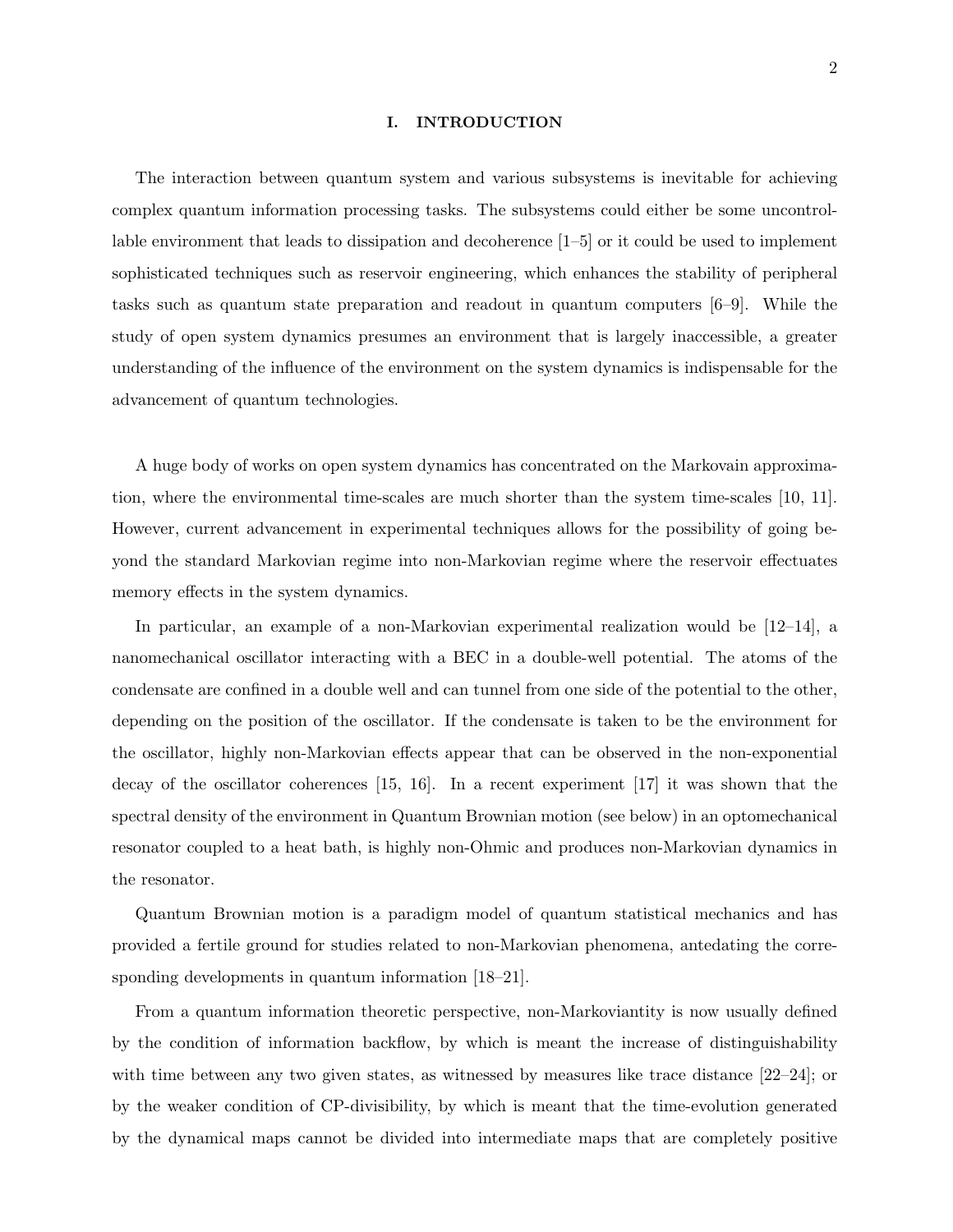(CP-Divisibility) [10, 25]. It is known that for invertible maps, these two conditions are equivalent.

In general not all given dynamics strictly satisfy both the above conditions for it to be termed non-Markovian [26]. CP divisibility is known to imply a lack of information backflow, with the converse also holding true for for invertible maps. Though efforts towards connecting the divisibility and information flow pictures has been undertaken in [26, 28], the general conditions under which both these methods coincide for any given non-Markovian dynamics is still an open question. In [27], it is shown that even if the map is non-invertible, lack of information backflow implies a completely positive propagator, which may, however not be trace preserving.

In this work, we wish to demonstrate the occurrence of backflow in a discrete-time quantum walk (DTQW) system, the quantum analogue of "classical random walk" (CRW). Quantum walk is a ubiquitous platform for studying diverse features such as symmetries, quantum to classical transition [3]. The simplest instance of DTQW is that of a quantum system with two levels translating on a one dimensional discrete position space [29, 30], a topology which we use in this work. What makes DTQW especially interesting is that even in the noiseless case, the reduced dynamics of the coin manifests non-Markovian recurrence behavior due to interaction with the position degree of freedom [31]. This could be also envisaged in more complex systems which may possess an inherent non-Markovian feature because of interaction among subsystems. In [32], a method was proposed to disambiguate this internal source from environmental non-Markovianity, whose applicability would extend beyond the model chosen here. The various noisy channels we consider are a local dephasing non-Markovian noise model [33] modeled on the random telegraph noise (RTN) process [34], the modified Ornstein-Uhlenbeck (OU) [35, 36] and the power law noise (PLN) [37]. Backflow can also be witnessed by the revival of various facets of quantum correlations in the transition from quantum to classical [38] random walks, under the considered non-Markovian noise models.

We begin with a brief description of the DTQW as well as the different non-Markovian noise models used in this work. This is followed by a study of the variance of the quantum walk  $(QW)$ , evolving under the influence of different noises. Signatures of non-Markovianity are probed next by making use of trace distance and mutual information. This is followed by a discussion of the recently developed power spectrum method [32] to disambiguate the different sources of non-Markovianity. The recurring theme of this work, i.e., to develop insights into the non Markovian behavior is further developed by studying various facets of quantum correlations between the coin and position states of the DTQW. We then make our conclusions.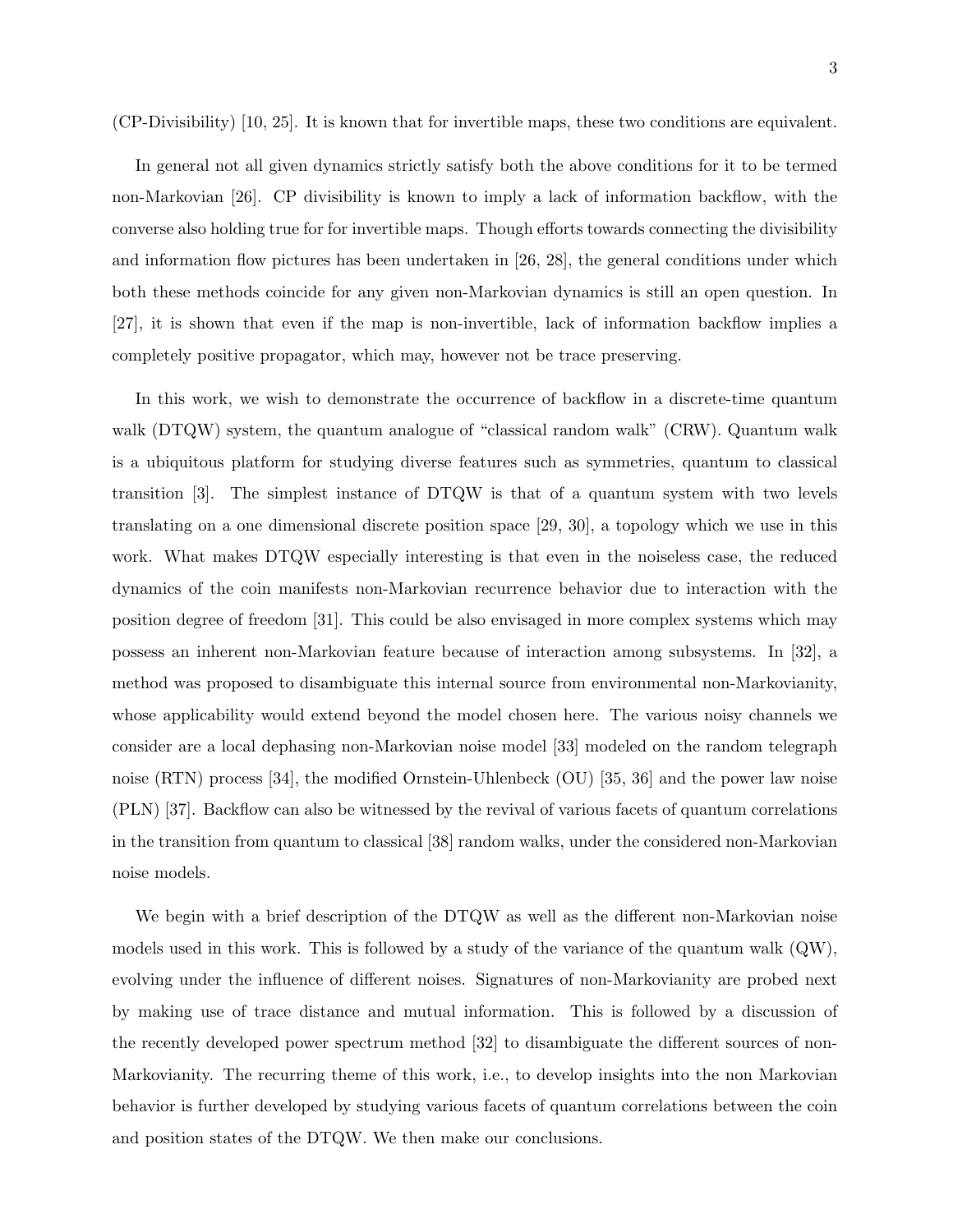#### II. BRIEF INTRODUCTION TO DTQW AND NON-MARKOVIAN NOISE MODELS

### A. DTQW: A brief introduction

The formalism of DTQW requires two essential ingredients, the *coin* and the *walker* [39], which describes the internal and external degrees of freedom of the particle, respectively. The coin degree of freedom is spanned by the basis set  $\{|0\rangle, |1\rangle\} \in \mathcal{H}_c$  and the walker or position translational degree of freedom is spanned by the basis  $\{|i\rangle\} \in \mathcal{H}_p$  with  $i \in \mathbb{Z}$  representing the number of lattice sites available to the walker. The state of total system is described by the Hilbert space  $\mathcal{H}_w = \mathcal{H}_c \otimes \mathcal{H}_p.$ 

To implement the DTQW, we initialize a quantum state  $|\psi(0)\rangle$  specified by two parameters  $\delta, \eta$ ,

$$
|\psi(\delta,\eta)\rangle = (\cos(\delta)|0\rangle + e^{-i\eta}\sin(\delta)|1\rangle)|x\rangle \tag{1}
$$

where  $x \in \{-n, -(n-1), \cdots, 0, 1, \cdots, n\}$ , and the first register refers to the coin degree of freedom, which lives in the two-dimensional Hilbert space  $\mathcal{H}_C$ , and the second register refers to the position degree of freedom, which lives in the  $(2n + 1)$ -dimensional Hilbert space  $\mathcal{H}_P$ . Here, we shall set the initial walker state  $|\psi(t=0)\rangle$  to be  $|\psi(\delta=\frac{\pi}{4})\rangle$  $\frac{\pi}{4}, \eta = 0$ )  $|x = 0\rangle$ .

The quantum walker is then evolved using the coin and shift (position translation) operators. The action of coin operator determines the direction in which the particle moves. The general form of coin operator is that of a rotation matrix  $U(2)$ , in two dimensional Hilbert space, given by

$$
\hat{C} = \begin{bmatrix} \cos \theta_c & \sin \theta_c \\ \sin \theta_c & -\cos \theta_c \end{bmatrix} . \tag{2}
$$

For  $\theta_c = 45^{\circ}$ ,  $\hat{C}$  reduces to Hadamard operator, the quantum walk with such a coin is also called Hadamard quantum walk [29].

The shift operator that translates the particle to either left or right is conditioned on the outcome of the coin operator. The general form of the shift operator is given as,

$$
\hat{S} = |0\rangle\langle 0| \otimes \sum_{x \in \mathbb{Z}} |x - 1\rangle\langle x| + |1\rangle\langle 1| \otimes \sum_{x \in \mathbb{Z}} |x + 1\rangle\langle x|.
$$
 (3)

The combination of both the coin and shift operators, denoted  $W = \hat{S}(\hat{C} \otimes \mathbb{I}_P)$ , represents the walk operator on the total Hilbert space. Consequently, the quantum state of the particle after  $t$  steps of noiseless quantum walk is the linear superposition of  $2t + 1$  position states,

$$
|\psi(t)\rangle = \hat{W}^t |\psi(0)\rangle \tag{4}
$$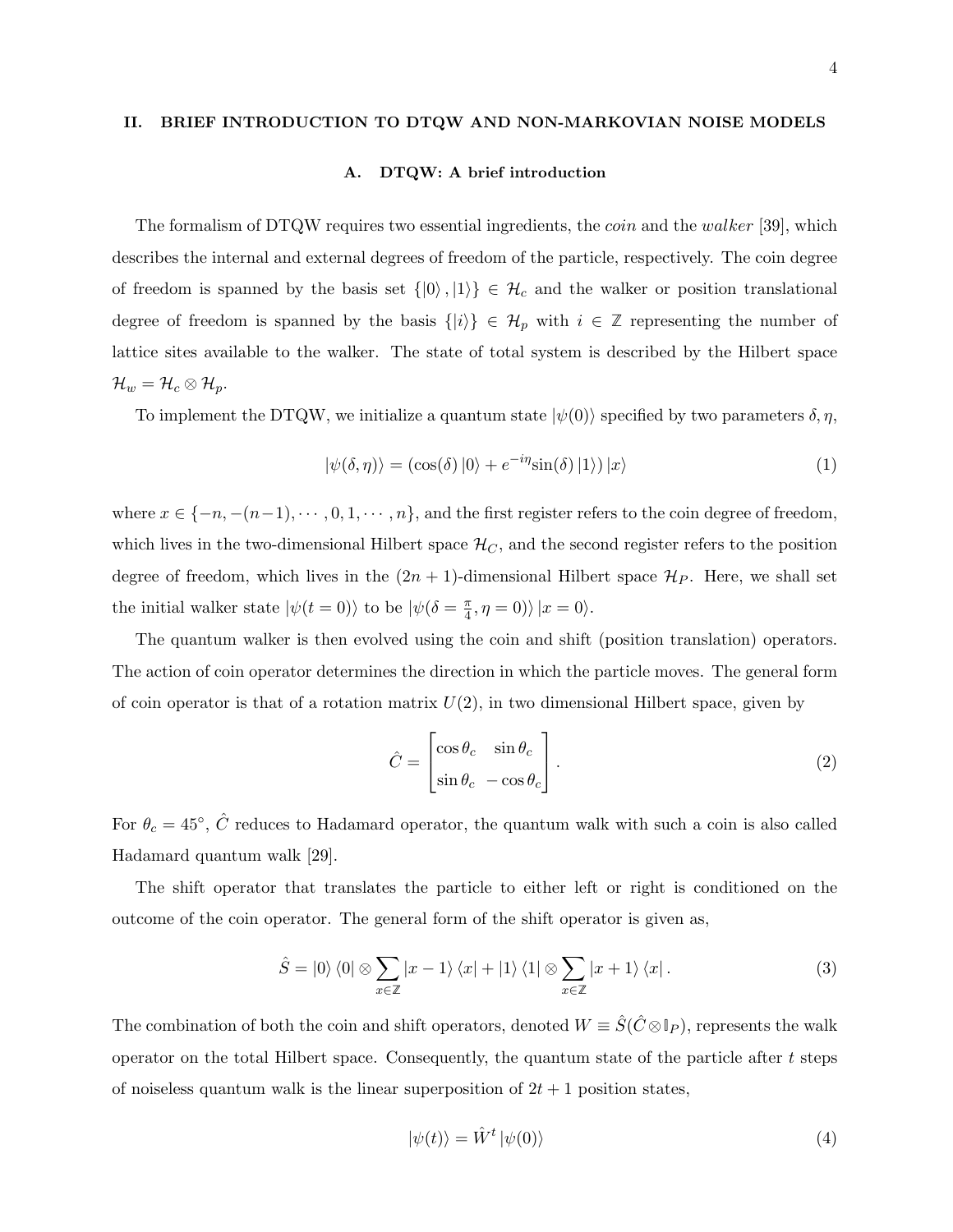where  $W<sup>t</sup>$  denotes applying the walk operator  $(W)$  t times. The noisy case is handled numerically, in the conventional way, by applying an instance of the noise super-operator  $\mathcal{E}_t \equiv \mathcal{E}(t+1, t)$  (realized by the Kraus operators  $K_j(t+1:t)$  after each application of the W operation [2, 3, 40], where the Kraus operators must correspond to the intermediate map (time evolution from t to  $t + 1$ ). In this case, Eq.  $(??)$  is replaced by:

$$
\rho(t) = \left[\Pi_t(\mathcal{E}_t \mathcal{W})\right](\rho(0))\tag{5}
$$

where  $\rho(0) \equiv |\psi(0)\rangle \langle \psi(0)|$  and W is the walk superoperator corresponding to W (i.e, the action  $W\rho W^{\dagger}$ ) i.e., action of unitary W on a density operator  $\rho$ , while  $\Pi_t$  is the product of the time sequence of operations:  $(\mathcal{E}_t \mathcal{W})(\mathcal{E}_{t-1}\mathcal{W})...(\mathcal{E}_1\mathcal{W})$ .

With non-Markovian noise, especial care is needed, since the intermediate map could be a noncompletely positive (NCP). Importantly, the backflow element of RTN, to be studied below, means that this map may cause the Kraus operator-sum representation to be replaced by an operatorsum-difference representation, a detailed discussion of this will appear in section III. In this present work, we adopt a simpler approach, where the Kraus operators  $K_j(0;t)$  are applied once after t QW steps [32]. One expects this to qualitatively reproduce the significant features that would be obtained under the application of the intermediate map at each step. We discuss elsewhere the difference between these two methods.

## B. Non-Markovian Noise

Here we briefly discuss, from the perspective of their stochastic properties, local non-Markovian dephasing noise, due to the environment, which will be subsequently acted on the coin degrees of freedom of the quantum walker.

#### *1. Random Telegraph Noise*

We now discuss a local non-Markovian dephasing noise, studied in [33] and motivated by the Random Telegraph Noise (RTN) [34]. The effect of RTN on the dynamics of quantum systems, specifically quantum correlations such as quantum discord has been studied extensively in [41–43]. RTN was also studied in the context of control of open system dynamics [44].

The autocorrelation function for the RTN, represented by the stochastic variable  $\Upsilon(t)$ , is given by,

$$
\langle \Upsilon(t)\Upsilon(s) \rangle = a^2 e^{-|t-s|\gamma},\tag{6}
$$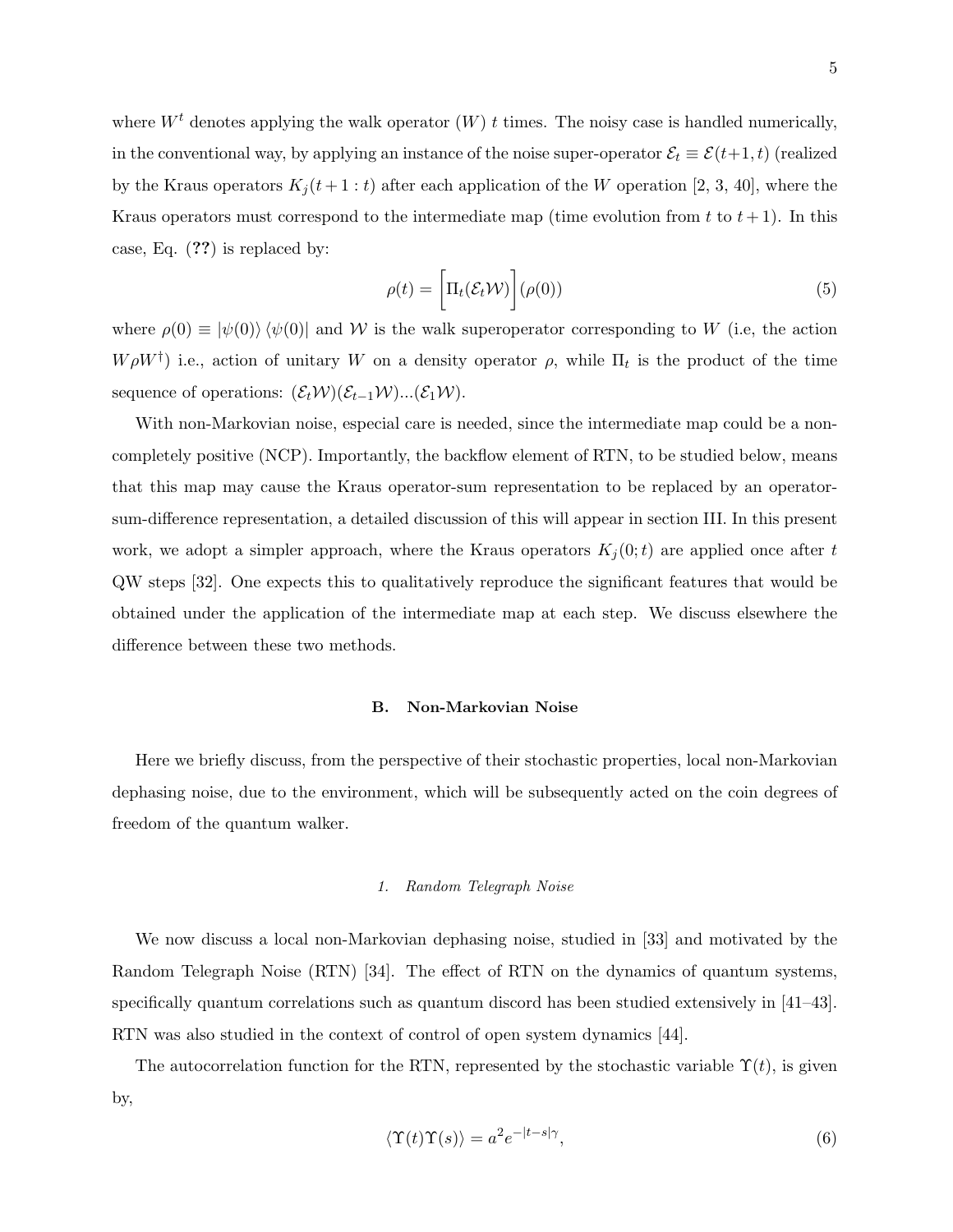where a has the significance of the strength of the system-environment coupling and  $\gamma$  is proportional to the fluctuation rate of the RTN. The corresponding power spectral density is a Lorentzian with peak value given by  $2a^2/\gamma$ . The Kraus operators, representing the RTN dynamical map are given by,

$$
K_1(t) = \sqrt{\frac{1 + \Lambda(t)}{2}} I,
$$
  
\n
$$
K_2(t) = \sqrt{\frac{1 - \Lambda(t)}{2}} \sigma_3,
$$
\n(7)

satisfying the completeness relation  $\sum_{n=1}^{2} K_n^{\dagger} K_n = I$ .  $\Lambda(t)$  is the noise function based on the damped harmonic oscillator model that encomapsses both the Markovian and non-Markovian limits of the noise acting on the qubit,

$$
\Lambda(t) = e^{-\gamma t} \left[ \cos \left( \left[ \sqrt{\left(\frac{2a}{\gamma}\right)^2 - 1} \right] \gamma t \right) + \frac{\sin \left( \left[ \sqrt{\left(\frac{2a}{\gamma}\right)^2 - 1} \right] \gamma t \right)}{\sqrt{\left(\frac{2a}{\gamma}\right)^2 - 1}} \right],\tag{8}
$$

where  $\sqrt{\left(\frac{2a}{\gamma}\right)^2-1}$  is the frequency of the harmonic oscillators. A power series expansion of  $\Lambda(t)$  indicates the absence of the term linear in t bringing about a fundamental difference between white noise and colored noise. The function  $\Lambda(t)$  corresponds to two regimes; the purely damping regime, where  $a/\gamma < 0.25$ , and damped oscillations for  $a/\gamma > 0.25$ . Corresponding to these two regimes of  $\Lambda(t)$ , we observe Markovian and non-Markovian behavior, respectively, both according to the CP-divisibility (Fig. (2)) and backflow criteria (Sec. (4 and 5)).

#### *2. Modified Ornstein-Uhlenbeck and Power law Noises*

Here, we briefly introduce the modified Ornstein-Uhlenbeck and Power law noises, which, as we will see, have similar structures. The modified Ornstein-Uhlenbeck noise, from now on referred to as OUN, is a well known stationary Gaussian random process which is in general a non-Markovian process but possess a well defined Markov limit [35]. An example of a physical scenario that leads to the OUN is when the spin of an electron interacts with a magnetic field subject to stochastic fluctuations.

Power law noise (PLN), also called  $1/f^{\alpha}$  noise is a non-Markovian stationary noise process, where  $\alpha$  is some real number. The name 'Power Law' is attributed to the functional relationship between the spectral density and the frequency of the noise. The PLN is a major source of decoherence in solid state quantum information processing devices such as superconducting qubits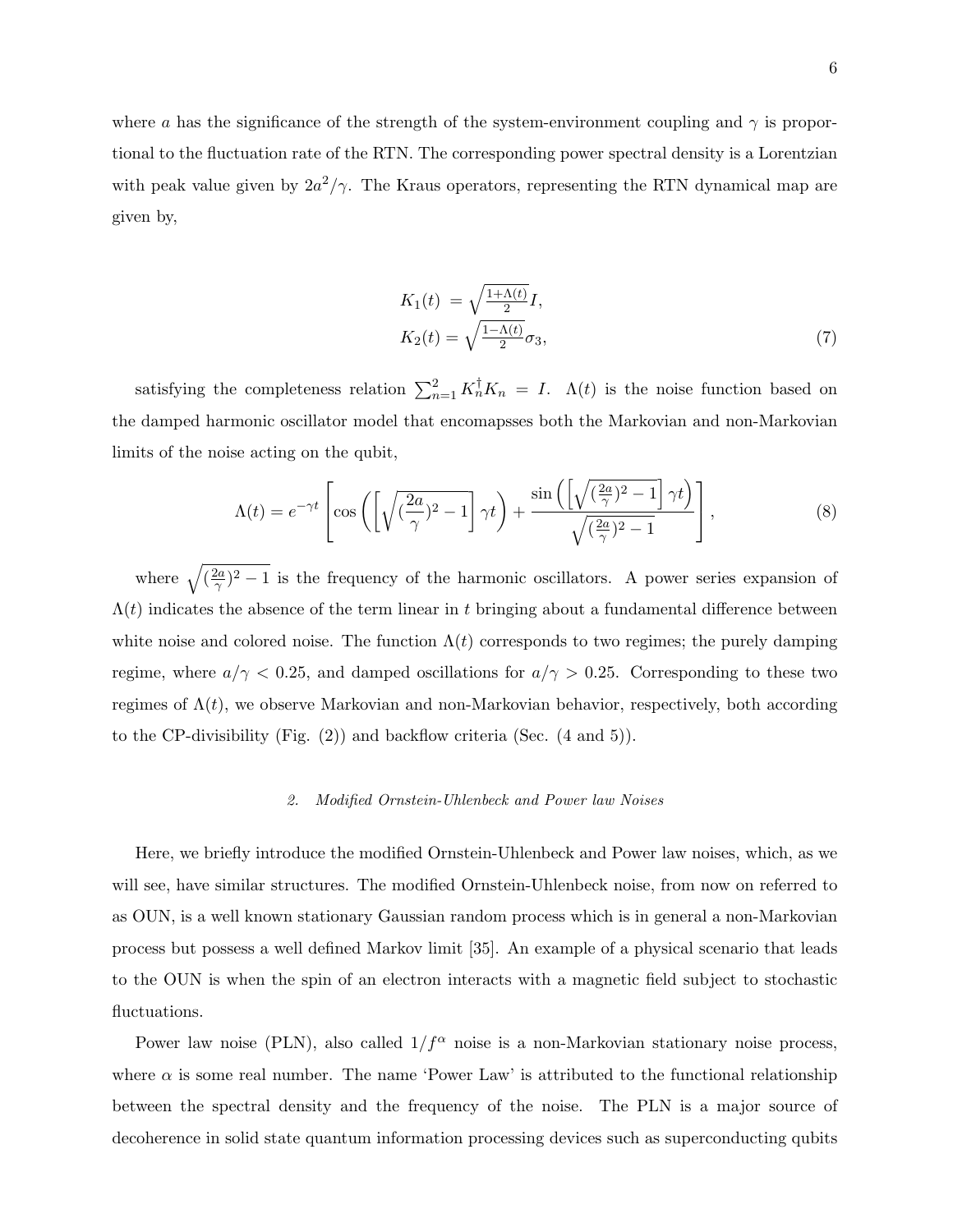

FIG. 1. (Color online) Plot of the noise functions that appear in the noise models. Note that the blue dashed line represents the Markovian regime while the red solid line corresponds to the non-Markovian regime. (a) RTN: The damped oscillations curve corresponds to the non-Markovian regime of the noise while the exponential decay curve is the typical Markovian regime (b) OUN: Unlike RTN, the non-Markoivan regime of OUN does not show damped oscillations. Instead, it has a power law behaviour which in contrast to the exponential decay observed in the Markovian regime. PLN: Similar to OUN,  $P(t)$  decays without any oscillations.

[45]. PLN, like OUN, is in general a non-Markovian process but possess a well defined Markovian limit.

The autocorrelation functions for OUN and PLN, represented by the stochastic variable  $\Omega(t)$ , are

$$
\langle \Omega(t)\Omega(s)\rangle = \begin{cases} \Gamma\gamma e^{-\gamma|t-s|}, & \text{OUN} \\ \\ \frac{1}{2}(\alpha-1)\alpha \Gamma \frac{1}{(\gamma|t-s|+1)^{\alpha}}. & \text{PLN} \end{cases}
$$
(9)

The spectral properties of the noises are given by  $\gamma$ , which specifies the noise bandwidth and  $\gamma^{-1} =$  $\tau_c$  is the finite correlation time of the environment. The parameter  $\Gamma$  is the effective relaxation time which is an experimentally determinable quantity, often referred to as  $T_1$  time in the literature.

The dynamical map corresponding to the system density matrix can be expressed in terms of the Kraus operators as [36]

$$
K_1(t) = \sqrt{\frac{1+P(t)}{2}}I,
$$
  
\n
$$
K_2(t) = \sqrt{\frac{1-P(t)}{2}}\sigma_3,
$$
\n(10)

where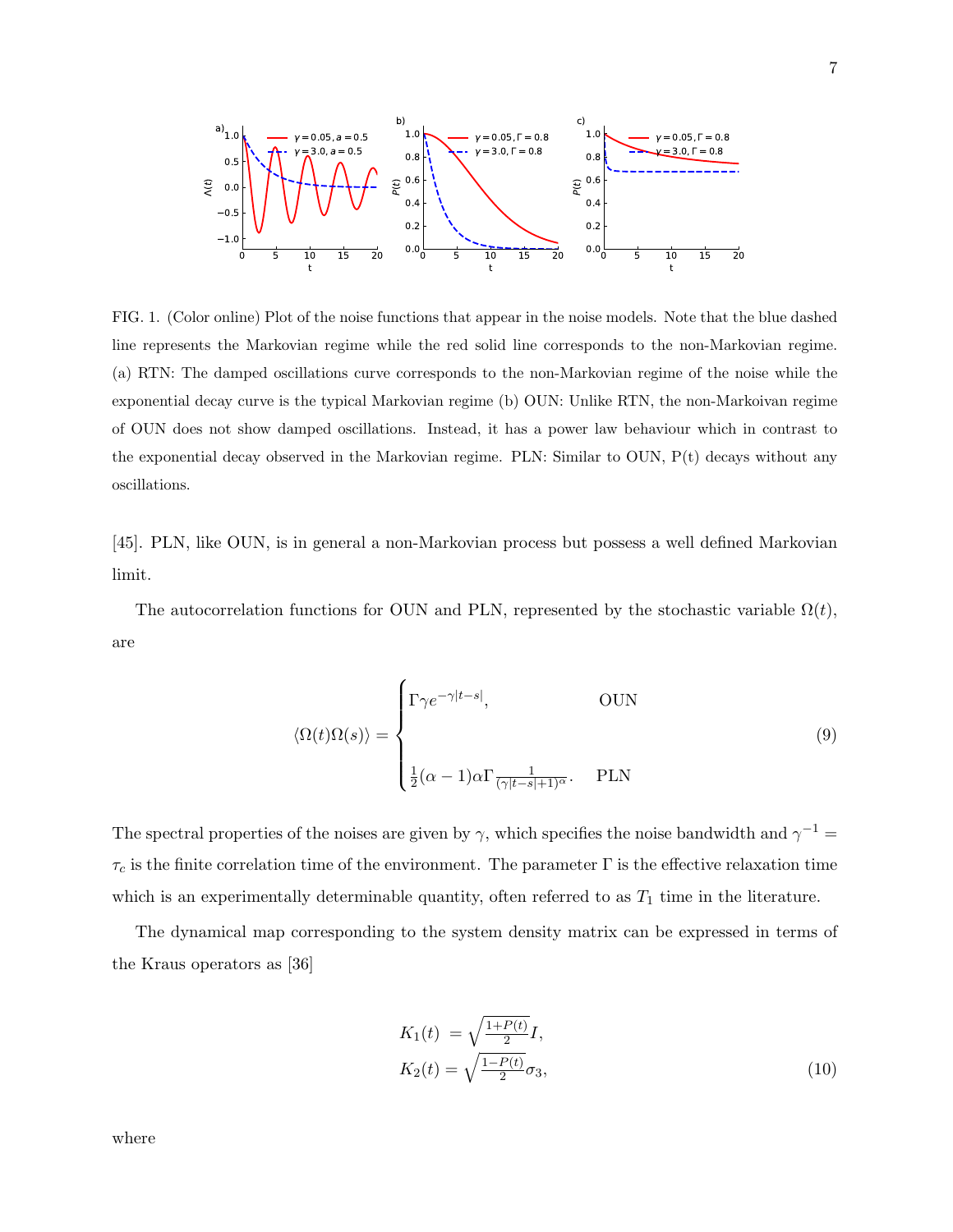$$
P(t) = \begin{cases} \exp[-\frac{\Gamma}{2}(t + \frac{1}{\gamma}(e^{-\gamma t} - 1))], & \text{OUN} \\ \exp(-\frac{t(t\gamma + 2)\Gamma\gamma}{2(t\gamma + 1)^2}) & \text{PLN.} \end{cases}
$$
(11)

All the parameters have the same meaning as above.

For the OUN scenario, for sufficiently large values of the noise bandwidth,  $\gamma \to \infty$ , the correlation time  $\tau_c \to 0$  and hence the correlation function becomes  $\langle \Omega(t)\Omega(s)\rangle \to \Gamma\delta(t-s)$ , whence the Markov property of the OUN is obtained. In this limit, the coherence terms decay exponentially as  $P(t) \to e^{-\Gamma t}$ . On the other hand, when  $\gamma$  is finite, the resulting spectrum is Lorentzian as opposed to the delta function in the Markovian regime. Here, the decay rate slows down to a polynomial value of  $P(t) \to 1 - \frac{1}{2}$  $\frac{1}{2}\Gamma\gamma t^2$  (in the limit  $\gamma \approx 0$ ). In Fig. 1, different regimes of all the noise sources considered are explicitly shown.

#### III. INTERMEDIATE MAPS AND COMPLETE POSITIVITY:

Two major (often inequivalent) criteria for witnessing non-Markovian behavior are information backflow [22, 23] and departure from CP-divisibility of the intermediate map connecting the density operators  $\rho(t_2)$  and  $\rho(t_1)$  at times  $t_2$  and  $t_1$ , with  $t_2 > t_1$  [10, 25]. Both methods are discussed here and found to be equivalent for the noise models considered.

Given a dynamical map  $\mathcal{E}(t_2, t_0)$  linking a system's density operator at times  $t_0$  and  $t_2 > t_0$ , the intermediate map  $\mathcal{E}^{\text{IM}}(t_2, t_1)$  for some intermediate time  $t_1$  such that  $t_2 > t_1 > t_0$ , is given by:

$$
\mathcal{E}^{\text{IM}}(t_2, t_1) = \mathcal{E}(t_2, t_0) \mathcal{E}^{-1}(t_1, t_0).
$$
\n(12)

provided that the inverse map  $\mathcal{E}^{-1}(t_1,t_0)$  exists. The Choi matrix for the intermediate map can be obtained as:

$$
M_{\text{choi}} = \left(\mathcal{E}^{\text{IM}}(t_2, t_1) \otimes \mathbb{I}\right) |\Phi^+\rangle \langle \Phi^+| \,, \tag{13}
$$

where  $|\Phi^+\rangle \equiv |00\rangle + |11\rangle$ . In the following subsections, following the method presented in [10], we briefly derive the intermediate dynamical maps of the noisy channels RTN, OUN and PLN.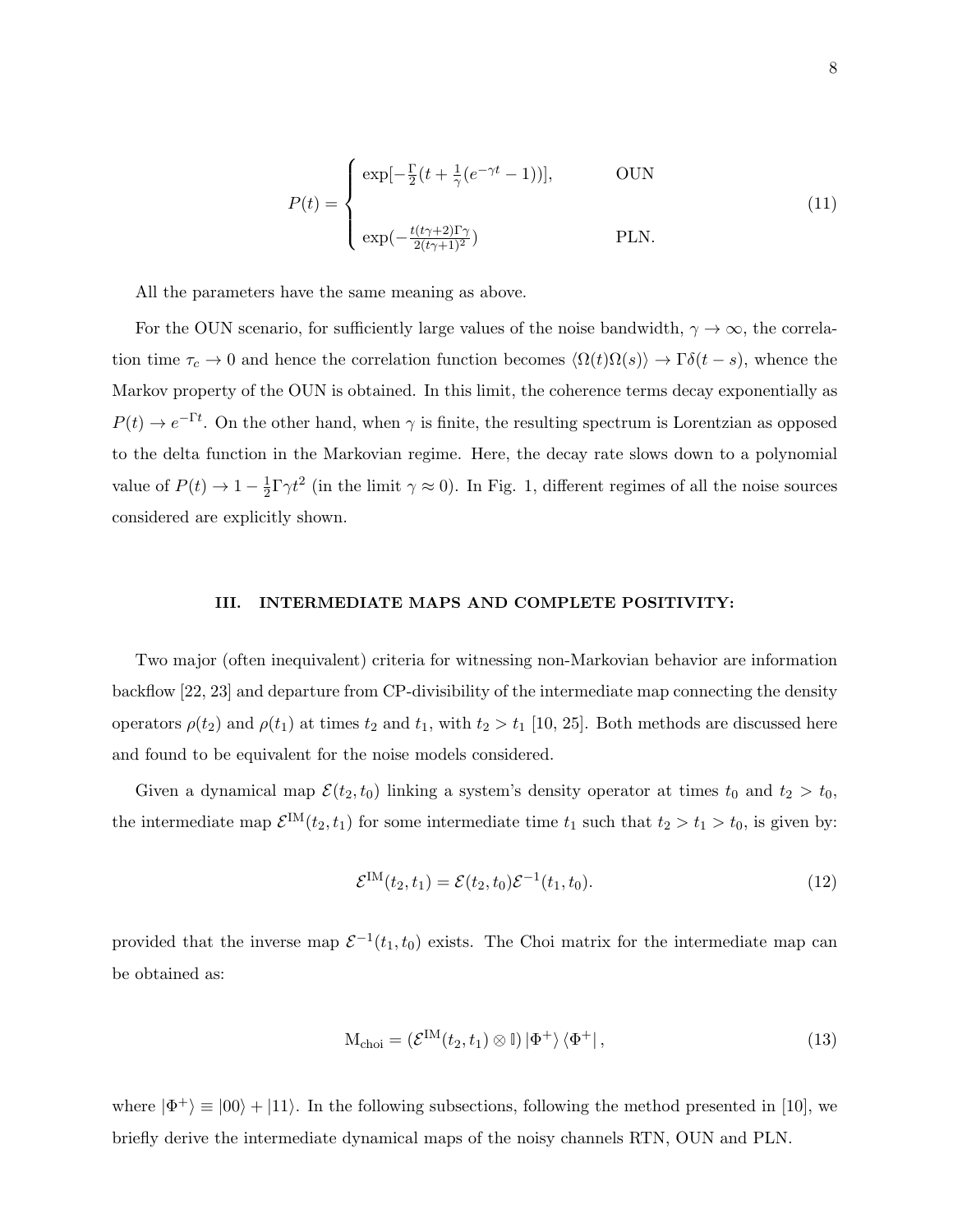

FIG. 2. (Color online) The eigenvalue  $\lambda_3$  of the Choi matrix obtained from intermediate dynamical map in both the Markovian and non-Markovian for different noise models (see Eqs. (??) and (??)). The inital time  $t_1 = 1$  is fixed for all the plots (a) RTN: In the non-Markovian regime ( $\gamma = 0.05, a = 0.9$ ) we observe  $\lambda_3$  oscillating between positive and negative eigenvalues and in the Markovian regime ( $\gamma = 5, a = 0.9$ )  $\lambda_3$ is always positive. (b) OUN: In both the non-Markovian ( $\gamma = 0.05$ ,  $\Gamma = 1.0$ ) and the Markovian regime  $(\gamma = 5.0, \Gamma = 1.0)$   $\lambda_3$  is positive. (c) PLN: Similar to OUN, no negative value for for  $\lambda_3$  is ovserved in both the non-Markovian regime ( $\gamma = 0.05, \Gamma = 5.0$ ), Markovian regime ( $\gamma = 2.0, \Gamma = 5.0$ ).

#### A. Intermediate map for RTN

The Choi matrix corresponding to the intermediate map for RTN is found to be,

$$
M_{\text{choi}} = \begin{bmatrix} 1 & 0 & 0 & \frac{\Lambda(t_2)}{\Lambda(t_1)} \\ 0 & 0 & 0 & 0 \\ 0 & 0 & 0 & 0 \\ \frac{\Lambda(t_2)}{\Lambda(t_1)} & 0 & 0 & 1 \end{bmatrix} . \tag{14}
$$

The non-vanishing eigenvalues of  $M_{\text{choi}}$  in Eq. (14) are,

$$
\lambda_3 = \left[1 - \frac{\Lambda(t_2)}{\Lambda(t_1)}\right]; \lambda_4 = \left[1 + \frac{\Lambda(t_2)}{\Lambda(t_1)}\right].\tag{15}
$$

Here  $\lambda_1$  and  $\lambda_2$  are the vanishing eigenvalues. It may be checked that if  $2a \ll \gamma$ , then  $\Lambda(t)$ is a monotonically decreasing function and all eigenvalues are positive at all times (Fig. 2. a), consistent with the Markovian limit of RTN. On the other hand, if  $2a \gg \gamma$ , then  $\Lambda(t)$  can have regions of increase, and correspondingly, some eigenvalues can be negative (Fig. 2.a), consistent with the non-Markovian regime limit of the dynamical map.

Generalizing the Choi method [46, 47] to possibly NCP maps, the Kraus operators for the intermediate map are obtained by "folding" the above eigenvectors [48]

$$
K_{\pm}^{\text{IM}} = \sqrt{\frac{1}{2} \left| 1 \pm \frac{\Lambda(t_2)}{\Lambda(t_1)} \right|} \left( \begin{array}{cc} 1 & 0 \\ 0 & \pm 1 \end{array} \right). \tag{16}
$$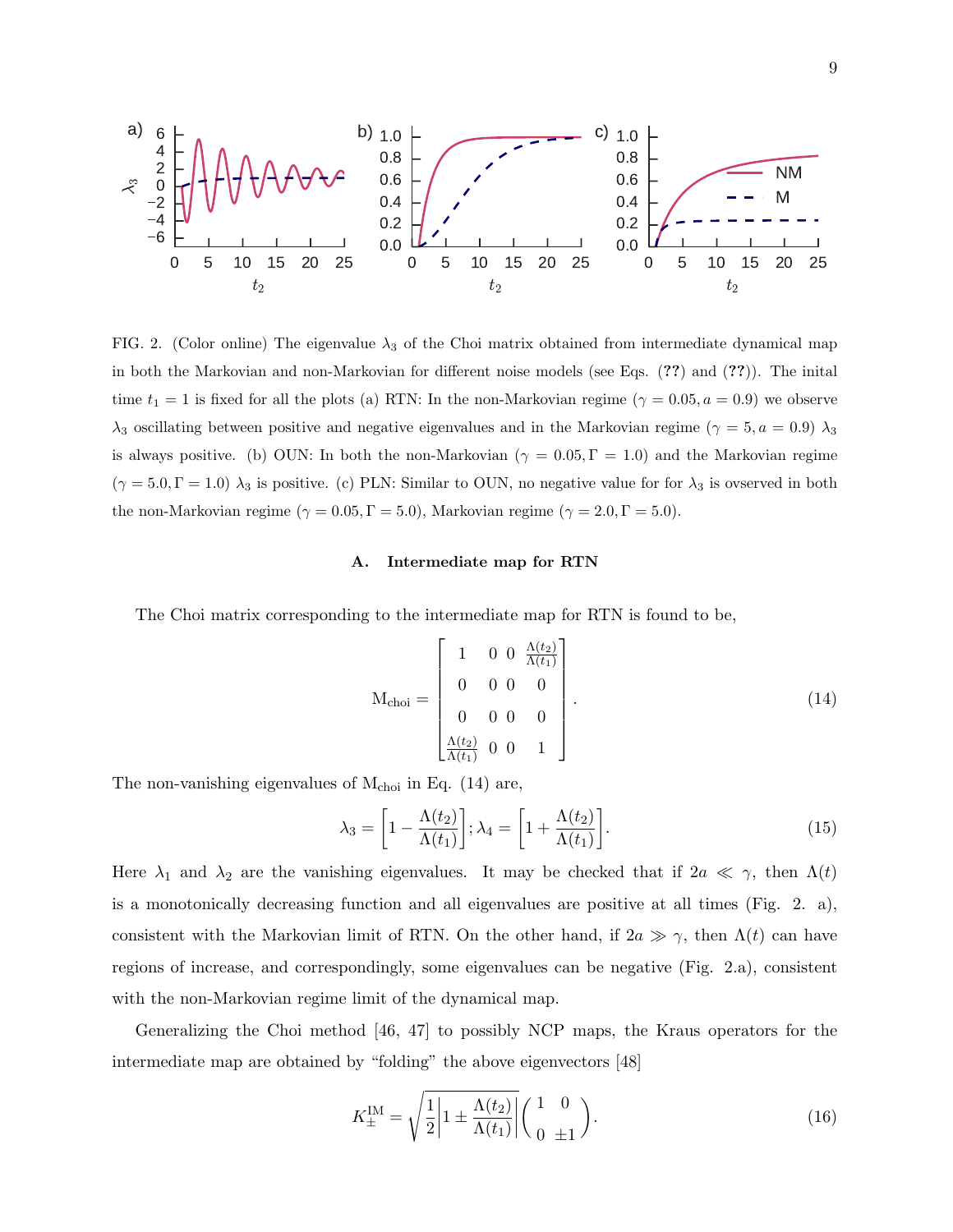Note that if all eigenvalues are positive, then these Kraus operators satisfy the completeness condition  $K_+^{\text{IM}\dagger} K_+^{\text{IM}\dagger} K_-^{\text{IM}\dagger} = \mathbb{I}$  and the evolution has the operator-sum form:  $\rho \longrightarrow \sum_j K_j^{\text{IM}} \rho K_j^{\text{IM}\dagger}$ . This characterizes the situation in the Markovian regime.

But if some eigenvalues are negative (in fact,  $\lambda_3$ ), then observe that because of the way the absolute value is taken in defining the Kraus operators, these operators satisfy the completeness condition with a minus sign. Quite generally, we have completeness of the type

$$
K_{-}^{\text{IM}\dagger}(t_1, t_2) K_{-}^{\text{IM}}(t_1, t_2) \pm K_{+}^{\text{IM}\dagger}(t_1, t_2) K_{+}^{\text{IM}}(t_1, t_2) = \mathbb{I},\tag{17}
$$

where the sign  $\pm$  is determined by whether or not  $\lambda_3$  is negative. Correspondingly, the evolution has the operator-sum or operator-sum-difference form [49]:

$$
\rho \longrightarrow K_{-}^{\text{IM}}(t_1, t_2) \rho K_{-}^{\text{IM}\dagger}(t_1, t_2) \pm K_{+}^{\text{IM}}(t_1, t_2) \rho K_{+}^{\text{IM}\dagger}(t_1, t_2)
$$
  

$$
\equiv \mathcal{E}(t_1, t_2)[\rho]. \tag{18}
$$

This characterizes the general situation, no matter whether the evolution is Markovian or non-Markovian.

#### B. Intermediate map for OUN and PLN

Following the recipe (13), the Choi matrix for OUN is obtained as

$$
M_{\text{choi}} = \begin{bmatrix} 1 & 0 & 0 & \frac{p(t_2)}{p(t_1)} \\ 0 & 0 & 0 & 0 \\ 0 & 0 & 0 & 0 \\ \frac{p(t_2)}{p(t_1)} & 0 & 0 & 1 \end{bmatrix},
$$
(19)

for which the eigenvalues are,

$$
\lambda_1 = \lambda_2 = 0; \lambda_3 = \left[1 - \frac{p(t_2)}{p(t_1)}\right]; \lambda_4 = \left[1 + \frac{p(t_2)}{p(t_1)}\right],\tag{20}
$$

with the intermediate map Kraus operators given by:

$$
K_{\pm}^{\text{IM}} = \sqrt{\frac{1}{2} \left| 1 \pm \frac{p(t_2)}{p(t_1)} \right|} \left( \frac{1}{0} \frac{0}{\pm 1} \right). \tag{21}
$$

The parameter  $p(t)$  for the OUN and PLN noises can be seen from (??). It is evident from the form of the probability  $p(t)$ , that this function is monotonically decreasing and hence these eigenvalues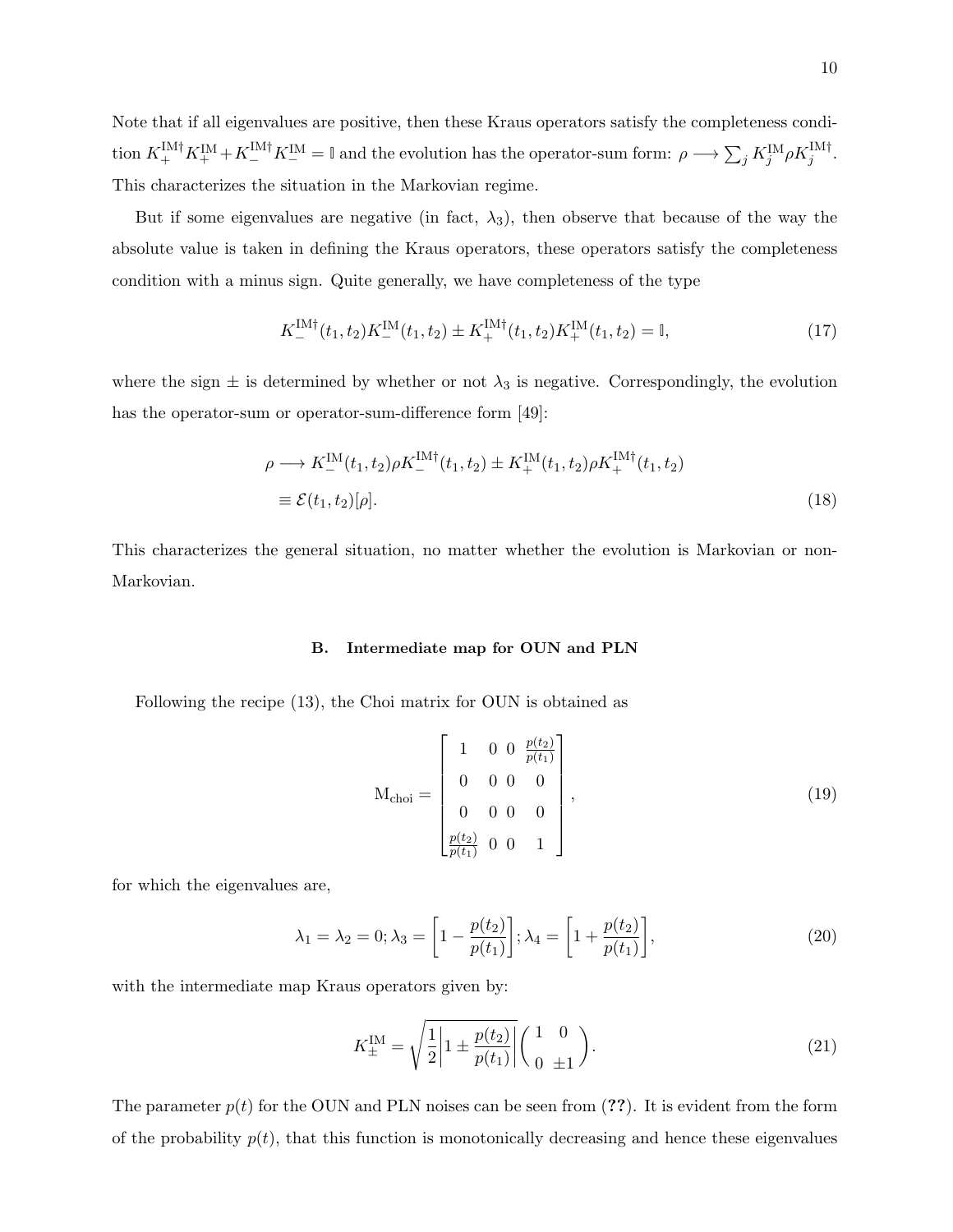

FIG. 3. (Color online) Plot of TD evolution with respect to number of time steps  $t$ , for the initial states  $|\psi(\pm \frac{\pi}{4},0)\rangle$  under the influence of different non-Markovian noise sources. The curves in the plot indicate the noiseless quantum walk (inset plot), the Markovian regime (red dashed line) and non-Markovian regime (blue solid line) of the respective noise sources. (a) RTN: The noiseless quantum walk, i.e., the QW in the absence of an external noise, shows rapid recurrences due to interaction with the position "environment", while the non-Markovian regime ( $\gamma = 0.001, a = 0.08$ ) shows an additional oscillatory term attributed to the non-Markovianity in the environment-induced decoherence, which is absent in the Markovian regime  $(\gamma = 7.0, a = 1.0)$ . (b) OUN: In the Non-Markovian regime  $(\gamma = 0.01, \Gamma = 0.1)$ , TD decays without the additional recurrent feature seen in the RTN case. (c) PLN is similar to OUN in this respect. Noise parameters are same as OUN

are never negative. Therefore, even in the non-Markovian regime, the intermediate map remains CP. Later, we shall find that, similarly, no backflow features show up in this case.

Below, we shall consider non-Markovianity indicated by the distinguishability criterion applied to the reduced dynamics of the coin in a DTQW, subjected to the above three noise models.

### IV. SIGNATURES OF NON-MARKOVIANITY

It is evident from the above discussions that non-Markovian behavior is capable of throwing a number of surprises. Hence it becomes imperative to have means by which this behavior can be studied quantitatively. In what follows, we will attempt this using two well known measures, trace distance (TD) between two initial states, and coin-position mutual information (MI) to study non-Markovian backflow behavior under QW evolution.

# A. Trace distance

As mentioned before, a powerful diagnostic of non-Markovian character, encoded in the dynamics of quantum systems, is the backflow of information from the environment to the system. This, in turn manifests in the form of oscillations in correlation measures such as quantum mutual in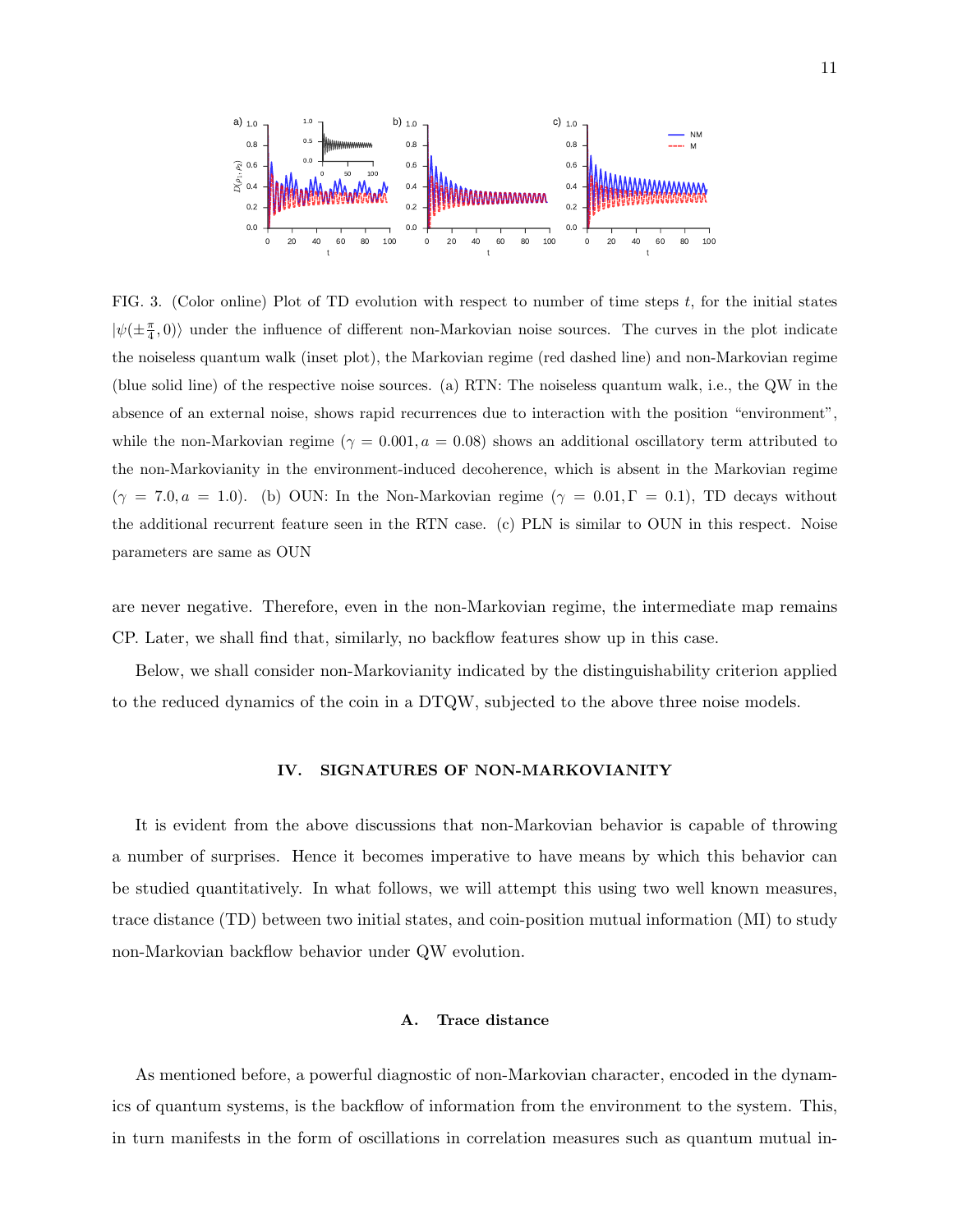formation [50], and trace distance [51], which are otherwise monotonic functions if the dynamics is Markovian. The distance between any two quantum states defined on the space of density matrices is given by a metric called the TD. It is defined as

$$
D(\rho_1, \rho_2) = \frac{1}{2} \text{Tr} ||\rho_1 - \rho_2||, \qquad (22)
$$

where  $||A||$  is the operator norm given by  $\sqrt{A^{\dagger}A}$ . TD encompasses the idea of distinguishability of a pair of quantum states, which is monotonically decreasing under completely positive (CP) maps Ξ, *i.e.,* the CP maps are contractions for this metric,

$$
D(\Xi \rho_1, \Xi \rho_2) \le D(\rho_1, \rho_2). \tag{23}
$$

For non-Markovian processes, due to the backflow of information from the environment to the system, there is a temporary increase in the distinguishability of quantum states and hence the above inequality may be violated (this being the characteristic of backflow). This idea has been exploited in an effort to quantify non-Markovianity [22].

Initially, we consider the noiseless (unitary) evolution of the quantum walk. To study the reduced dynamics of the coin state, we initialize the quantum states,  $|\pm\rangle = \frac{|0\rangle \pm |1\rangle}{\sqrt{2}}$ , and compute TD between the two states defined above using Eq. (22). Since the evolution is governed by unitary dynamics the overall evolution of the quantum walk remains unitary and hence the TD is preserved. However, TD measure between the reduced coin states undergo high frequency oscillation as shown in Fig. 3. Such TD oscillations are a signature of non-Markovian backflow behavior leading to non-zero value of the non-Markovian measures [31]. In addition to the oscillations present in the noiseless evolution of quantum walk, a further oscillatory or recurrence structure arises when the coin is exposed to an external noise such as RTN in the non-Markovian regime, as depicted in Fig. 3.(a). We also observe that unlike RTN, neither OUN nor PLN causes new recurrences. Instead, non-Markovianity manifests by way of the trace distance between the two coin states diminishing more slowly as compared to their Markovian counterpart, as shown in Figs. 3.(b) and (c), respectively.

# B. Mutual Information

Quantum correlations has been used to understand non-Markovianity in dynamical maps. In particular, MI has been used to quantify non-Markovianity [50]. Let  $\rho_1$  and  $\rho_2$  be the density matrices representing the system and the ancillary states, respectively. The quantum correlation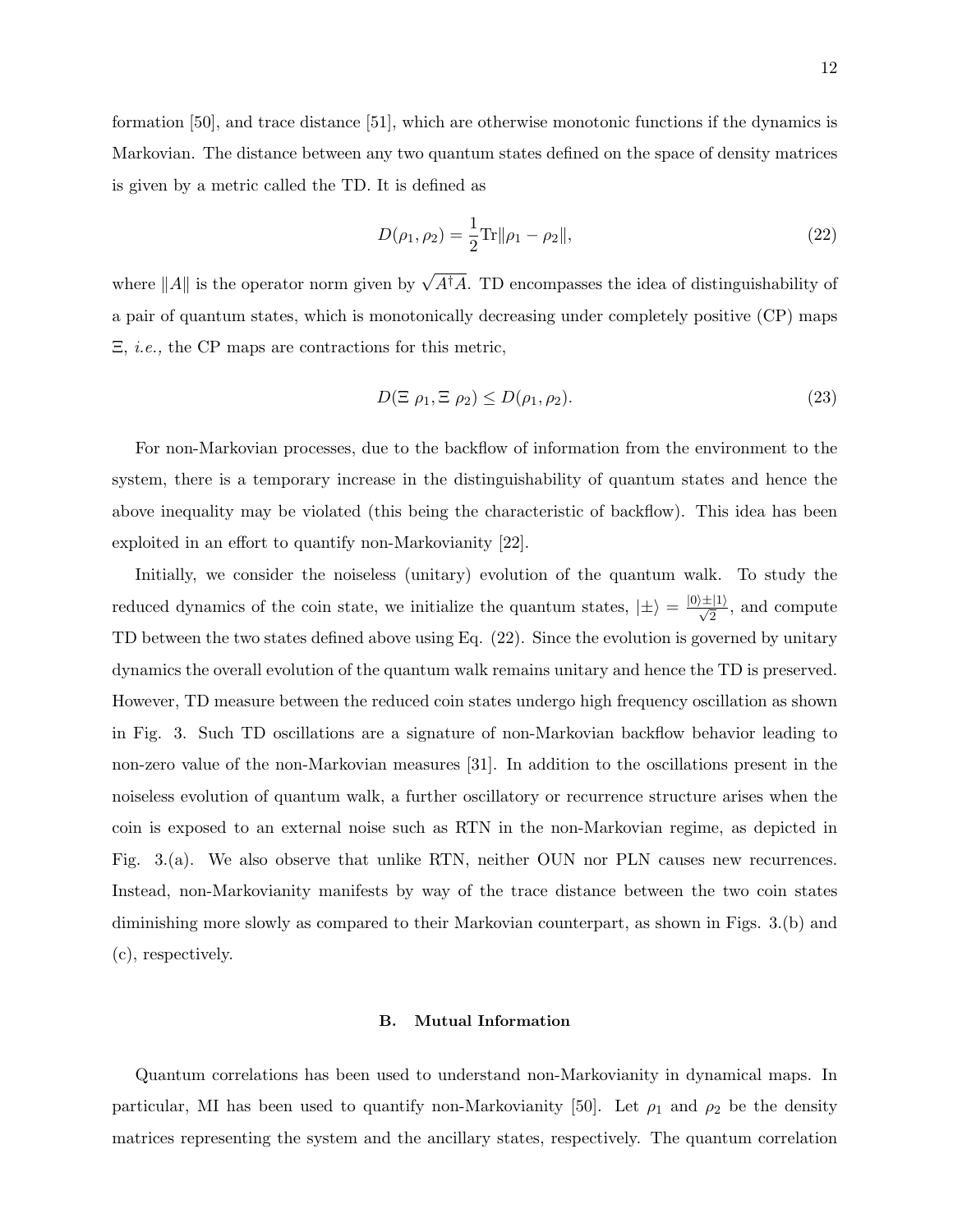

FIG. 4. (Color online) Plot of MI evolution with respect to number of time steps  $t, |\psi(\pm \frac{\pi}{4},0)\rangle$ , under the influence of different non-Markovian noise sources. The curves in the plot indicate the noiseless quantum walk (inset), the Markovian regime (red dashed line) and non-Markovian regime (blue solid line) of the respective noise sources. (a) RTN: Oscillations are observed in the noiseless quantum walk, similar to TD, arising from the position environment. In the non-Markovian regime ( $\gamma = 0.01, a = 0.08$ ), the information backflow arising in the form of oscillations shortly after a few initial time steps is observed. (b) OUN: In the Non-Markovian regime ( $\gamma = 0.01, \Gamma = 0.5$ ), MI decays without any recurrences from the environment, indicating the absence of the backflow feature which manifests in the RTN case. However the correlation is preserved in the non-Markovian regime for longer time steps. (c) PLN is similar to OUN but preserves the correlation for a longer time in both the regimes. Noise parameters are same as OUN

between the  $\rho_1$  and  $\rho_2$  is given by,

$$
\mathcal{I}(\rho) = S(\rho_1) + S(\rho_2) - S(\rho),\tag{24}
$$

where  $S(.)$  is the Von Neumann entropy  $S(\rho_1) := -\text{Tr}\rho_1 \log_2 \rho_1$ . Similar to the TD measure, MI is also a monotonically decreasing function when the dynamics is Markovian,

$$
\mathcal{I}((\Xi \otimes I)\rho) \le \mathcal{I}(\rho),\tag{25}
$$

leading to a measure of non-Markovianity based on MI. The quantum correlation between the coin and the position can be quantified using MI. This in turn could serve as a method to detect non-Markovianity in the quantum walk evolution. Similar to TD oscillation seen in the noiseless quantum walk, MI also encodes the same features, as shown in Fig. 4. Similar to the variance of the QW, MI is useful for demonstrating the quantum to classical transition. When the coin is driven by a noise, irrespective of its characteristics, MI tend to vanish in the long time limit. However, it is the short time behavior that is of interest to us here. In Figs. 4.(a-c), are depicted the results of the short time behavior of MI under different noise models. In the case of RTN, due to the presence of backflow of information, MI revives periodically, as shown in Fig. 4(a). In the case of OUN and PLN, non-Markovianity manifests by way of preservation of the correlation for a longer period of time compared to the Markovian regime, as shown in Fig. 4(b). Now we discuss a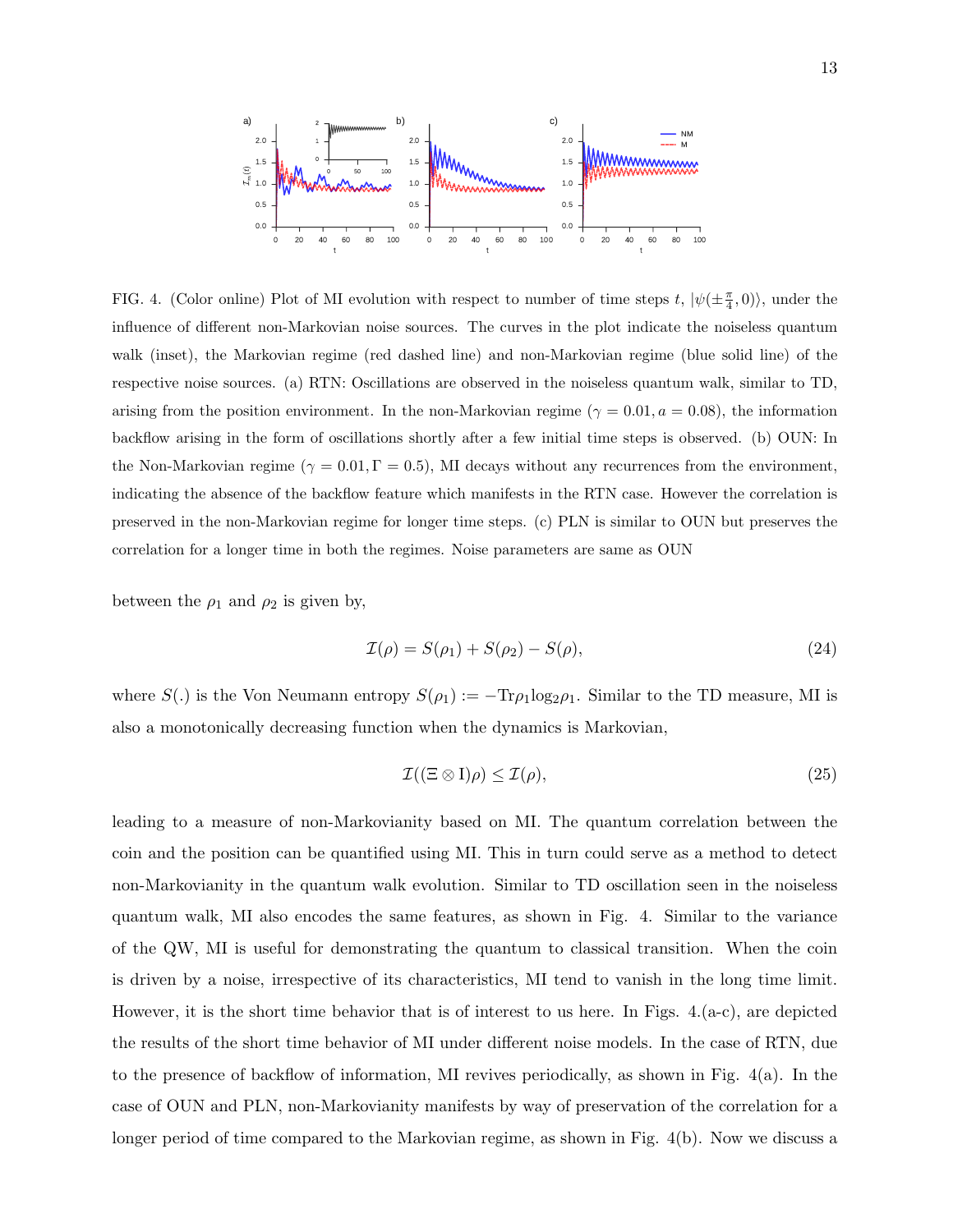method to disambiguate different sources of non-Markovianity. This is natural to the QW system, studied here, but could be also be envisaged in more complex systems, such as the suppression of decoherence due to two competing sources leading to frustration, a feature of use in fault tolerant holonomic quantum computation [52, 53].

# V. DISAMBIGUATING DIFFERENT SOURCES OF NON-MARKOVIANITY

The study of both TD and MI in the previous section, clearly shows how non-Markovianity originates from both the subsystem dynamics such as position and purely from environmental sources like RTN. In such a scenario, identifying the different sources of non-Markovianity would be useful in comparing the relative strengths of different sources with respect to one another. Here, we employ a recently developed [32] time domain filtering and power spectral method to disambiguate the position non-Markovianity from environment induced non-Markovianity. Our method is grounded on the observation that, different sources of non-Markovianity induce different frequencies of oscillation in the time evolution of either TD or MI or any other similar correlation measure. By applying a proper filtering function to TD or MI we can detect the frequencies of the oscillation induced by both position and environmental noise. Fig. 5.(c) is the actual power spectrum of TD between two coin states driven by RTN and Fig. 5.(d) is the filtered power spectrum obtained by subtracting the TD curve from its corresponding Monotonically Falling Best Fit Function (MFBF).

The MFBF is simply a best fit function subject to the condition of strictly monotonic decrease. The form of the function is guided by the form of the function in the corresponding Markovian limit. The basic rationale behind this approach is that with high probability, different sources of backflow (e.g., the environment and another subsystem, such as the coin or position) correspond typically to different recurrence time-scales overlaid on an underlying Markovian trend. This trend can be filtered out as a low frequency component, whereas the various backflow contributions can be separated in the Fourier domain as different frequency components. We stress that subtracting the Markovian trend as the MFBF is a heuristic principle to pre-process the data before Fourier analysis. Future work can evolve more finely tuned ways to implement this idea.

The most general recipe for identifying the MFBF can be cast as a monotone regression problem, in which the best fit function can be obtained using constrained optimization techniques. For example, minimizing non-linear least squares subjected to strict monotone decreasing condition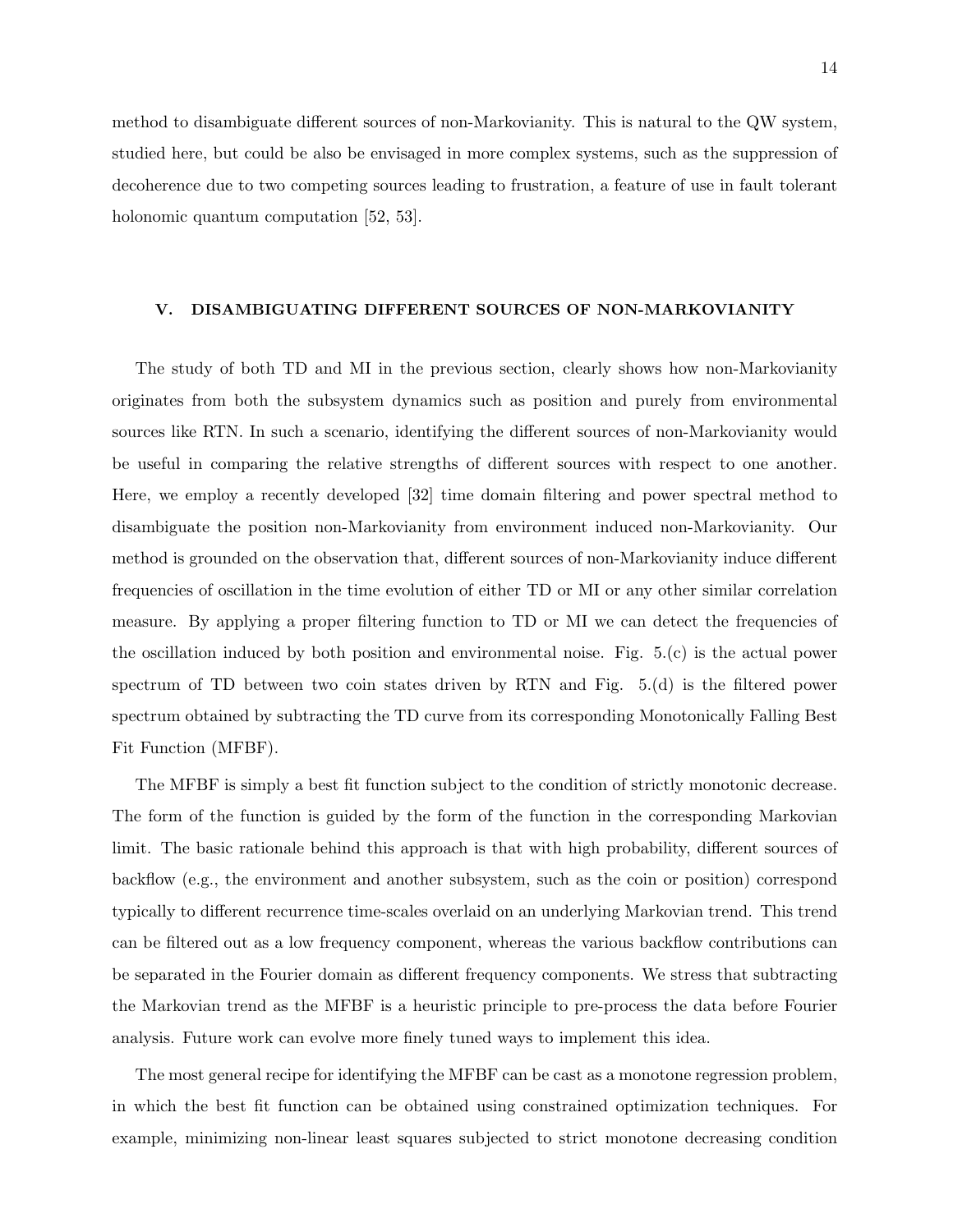amounts to solving a quadratic optimization problem [54],

minimize 
$$
\sum_{i=1}^{n} w_i (g(x_i) - f(x_i))^2
$$
 (26)

$$
subject to \t x_{i+1} - x_i < 0,\t(27)
$$

where  $g(x_i)$ ,  $i = 1, \ldots, n$ , is the best fit function subjected to condition (27),  $f(x_i)$ ,  $i = 1, \ldots, n$ , is the given function and  $w_i$ ,  $i = 1, \ldots, n$ , is the appropriate weight.

The filtered spectrum, as shown is obtained by fitting an exponential curve which serves as the MFBF, which when subtracted from the actual TD curve clearly detects the presence of both position and environment induced non-Markovianity. In Fig. 5.(c) the peak around  $f = 0.27$ (resp.  $f = 0.025$ ) corresponds to the position (resp., RTN) non-Markovian source, with the power associated with the former about 1.5 times more. The key point here is that in the RTN case, information backflow to the system from the position or RTN reservoirs, show up as separate peak frequencies in the power spectrum of Fig. 5.(d). However, for the OU noise, we find that information backflow, indicated by the secondary peak in the filtered power spectrum, is absent. Here, the reservoir has a low bandwidth,  $\gamma$ , resulting in a large reservoir correlation time in relation to the system correlation time.

# VI. QUANTUMNESS OF QUANTUM WALK

The time evolution of quantum walk induces non-classical correlations between coin and position degrees of freedom. The usual signature of quantum walk is the quadratic growth in variance, in contrast to the classical random walk for which it is linear in time [29] . Other than studying variance, greater insight into the non-Markovian nature of the QW due to the coin-position nonclassical correlations can be developed by studying correlation measures, such as measurementinduced disturbance (MID) and Quantum Discord (QD) [55, 56]. In addition, we find that the quantum state purity can be a useful diagnostic here, in the sense that it indicates the effect of entanglement with environment.

### A. Measurement Induced Disturbance

To evaluate MID over the QW evolution, we consider a state  $\rho$  evolving in the Hilbert space  $\mathcal{H}_c \otimes \mathcal{H}_p$  and the corresponding reduced density matrices represented by  $\rho_c$  and  $\rho_p$ . Let the projectors  $\{\Pi_n\}$  denote the measurement operators, satisfying the usual properties such as completeness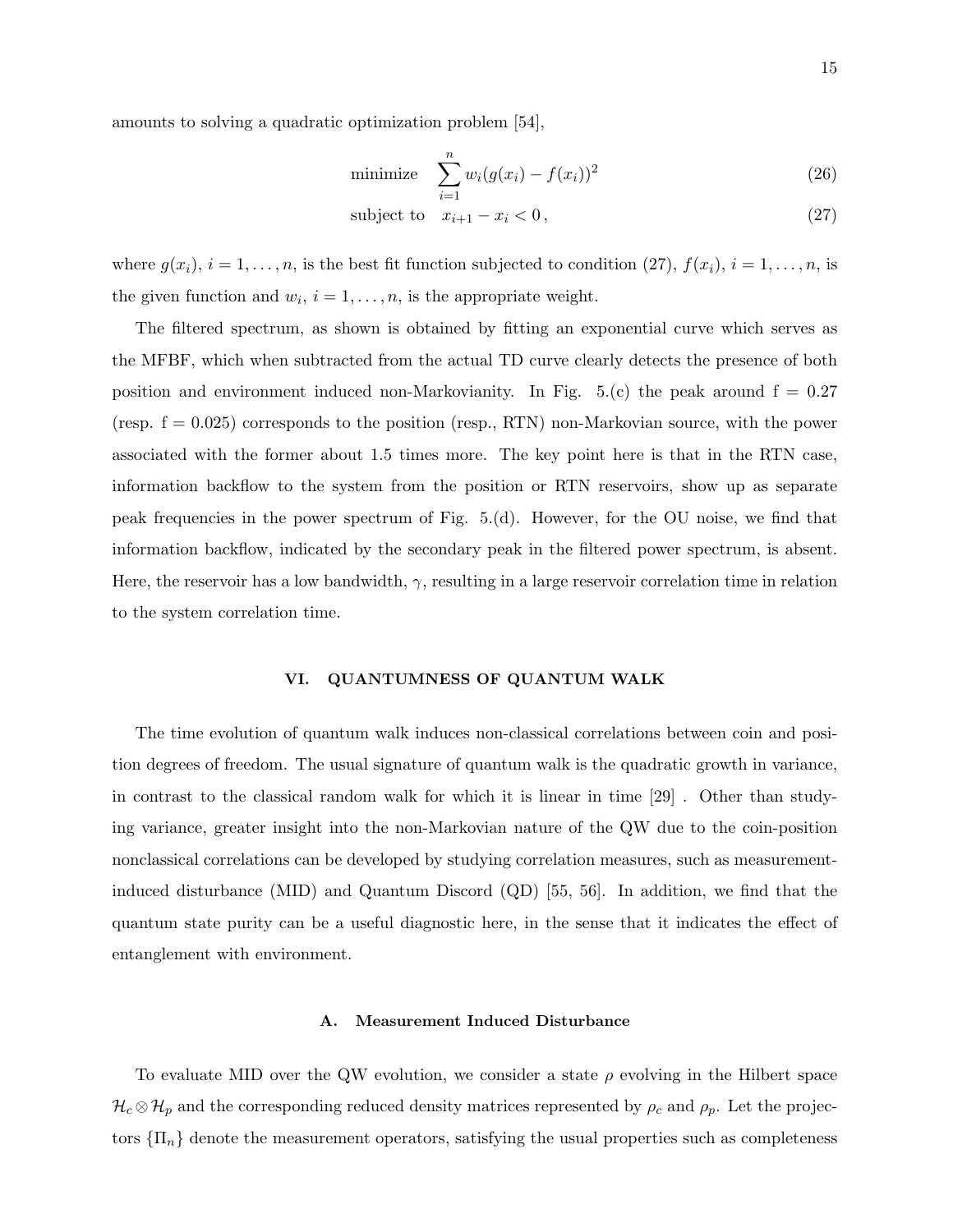

FIG. 5. (Color online) Filtering and power spectral analysis of TD between coin states  $|\psi(\pm \frac{\pi}{4}, \frac{\pi}{3})\rangle$  driven by RTN. (a) Plot of the actual TD curve (green solid line) and the corresponding best monotonic fit (black dashed line). (b) Filtered TD obtained by subtracting the exponential best fit from the actual TD curve. (c) The actual spectrum of the trace distance without filtering with a large low frequency component. (d) The power spectrum of the filtered TD, shows two frequency peaks, the one around  $f = 0.02$  (resp.,  $f = 0.25$ ) corresponding to the RTN (resp., position) recurrence component. The importance of this filtering approach is that it allows us to compare the relative strengths of the two sources of non-Markovianity.

 $\{\sum_n \Pi_n = I\}$  and orthogonality  $\{\Pi_n \Pi_{n'} = \delta_{nn'} \Pi_n\}$ . Here,  $\Pi_n = \sum \Pi_c \otimes \Pi_p$ , where  $\Pi_c$  and  $\Pi_p$ denote the projective measurements on the coin and position density matrices  $\rho_c$  and  $\rho_p$ , respectively. Thus,  $\Pi_n$  is the joint projector (tensor product) acting on position space and coin space. It ranges from 1 to Dim(position)\*Dim(coin). Π is the super-operator acting on the bipartite density operator as a result on the above joint projective measurements. The measurement induced state is given by [57]

$$
\Pi(\rho) = \sum_{i,j} (\Pi_c^i \otimes \Pi_p^j) \rho (\Pi_c^i \otimes \Pi_p^j).
$$
\n(28)

If the projectors that induces the state  $\Pi(\rho)$  arise from the spectral resolution of the reduced density matrices, *i.e.*  $\rho_c = \sum_i p_c^i \Pi_c^i$  and  $\rho_p = \sum_j p_p^j \Pi_p^j$ , then the marginal information content remains unchanged; in this sense, the measurement operators are attributed to be least disturbing or optimal. The measure of quantum correlations characterized by MID is the difference between the given density state  $\rho$  and the measurement induced state  $\Pi(\rho)$ ,

$$
Q_{MID} = \mathcal{I}(\rho) - \mathcal{I}(\Pi(\rho)),\tag{29}
$$

where  $\mathcal{I}(.)$  is the mutual information, defined as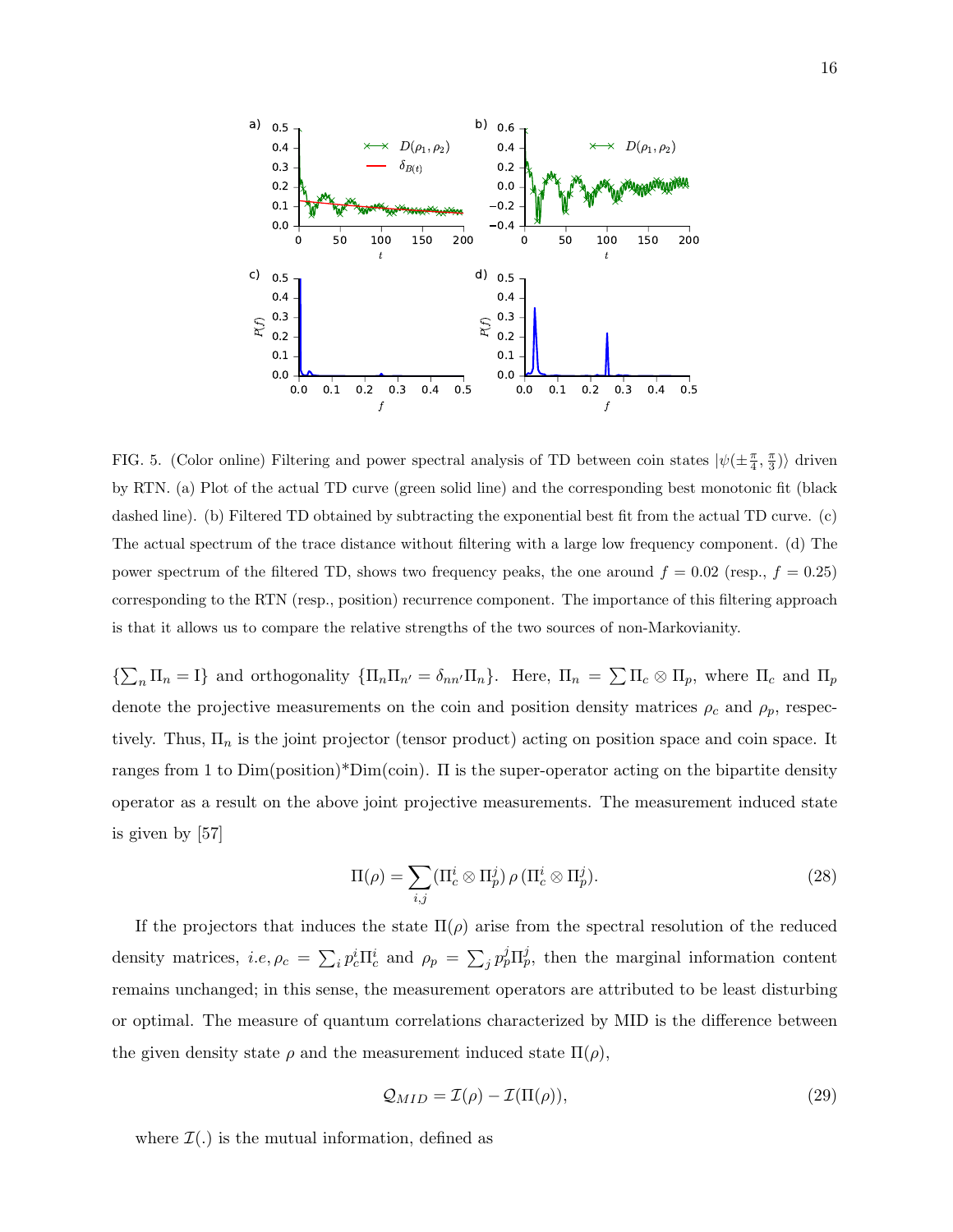

FIG. 6. (Color online) Plot of MID for 100 steps of quantum walk for the initial state  $|\psi(\frac{\pi}{4},0)\rangle$  in the presence of RTN, OUN and PLN. The non-Markovian regime is plotted as purple solid line and the Markovian regime is the green dashed line of the respective noise sources. (a) RTN: The interaction between coin and RTN induces oscillations in the non-Markovian regime ( $\gamma = 0.008$ , a = 0.05) indicating the backflow of information from the environment. In the Markovian regime ( $\gamma = 2.0$ , a = 0.05) backflow from RTN is absent and the oscillation is due to position induced non-Markovianity. (b) OUN: In the Non-Markovian region ( $\gamma = 0.01$ ,  $\Gamma = 0.1$ ) unlike RTN no backflow due to the noise is observed, however the decay rate is lesser compared to the Markovian regime ( $\gamma = 2.0$ , a = 0.1). (C). PLN is similar to OUN with no backflow in the non-Markovian regime. The trend observed in the TD and MI cases, is also borne out here.

$$
\mathcal{I}(\rho) = S(\rho_C) + S(\rho_P) - S(\rho). \tag{30}
$$

#### B. Quantum Discord

Next, we use quantum discord (QD) [58, 59] to estimate the difference between the total and classical correlations during the course of quantum walk evolution. QD is defined as the difference between the two natural extensions of classical mutual information to the quantum setting. The first definition of mutual information in given by Eq. (30) and the second definition is the quantum version of conditional entropy which depends on the measurement process. It is defined as follows,

$$
\mathcal{J}(\rho_p|\rho_c) = S(\rho_p) - S(\rho_p|\Pi_i^c),\tag{31}
$$

where  $S(\rho_p|\Pi_i^c)$  is the quantum conditional entropy, defined with respect to a set of projective measurements  $\{\Pi_i\}$  performed on the coin state  $\rho_c$ . The estimate of QD is then given by,

$$
\mathcal{D}(\rho_p|\rho_c) = \mathcal{I}(\rho) - \max_{\Pi_i^c} \mathcal{J}(\rho_p|\rho_c). \tag{32}
$$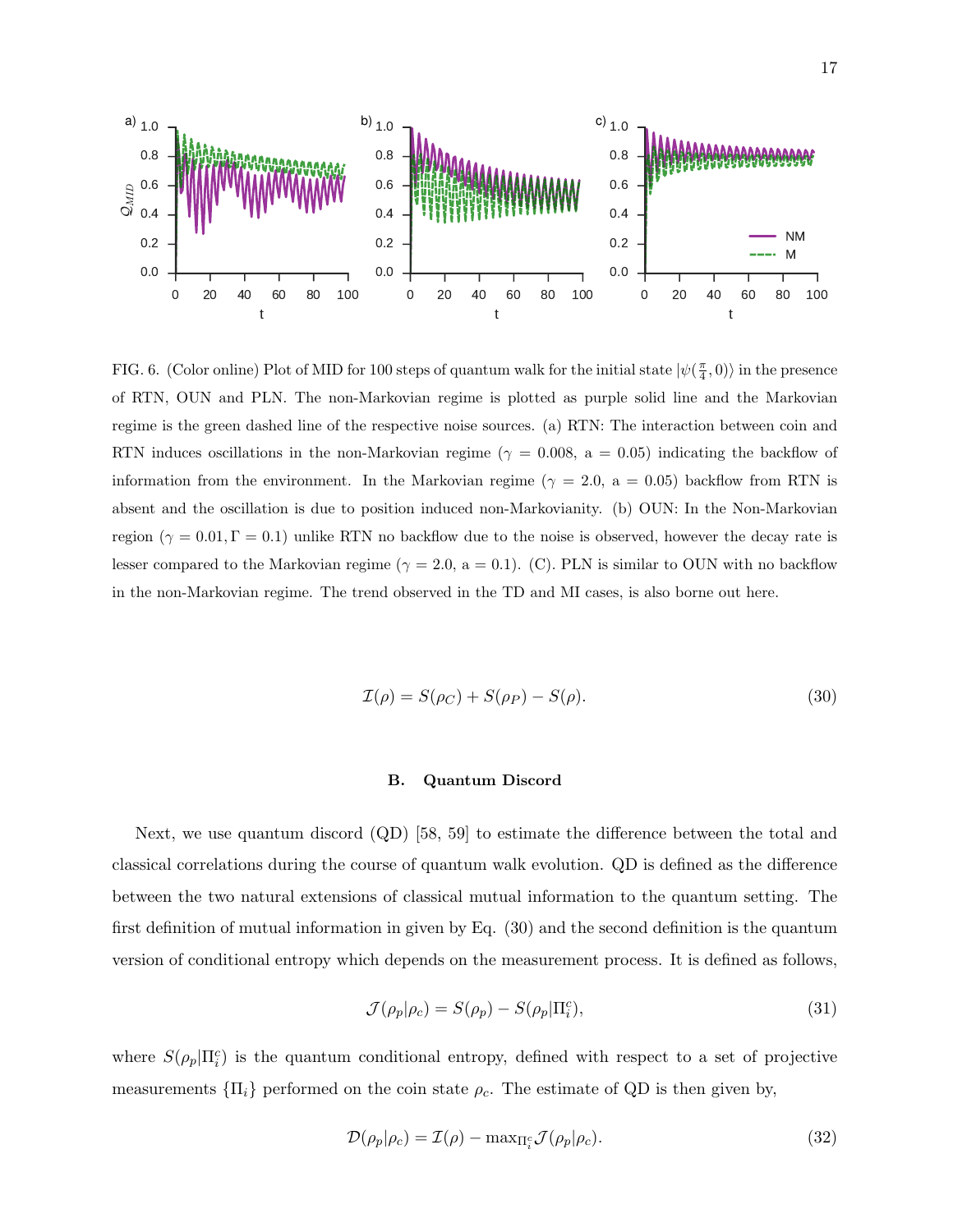

FIG. 7. (Color online) Plot of QD as a function of walk steps  $t$ , under the influence of RTN, OUN and PLN. Note that the noise parameters and the initial state of the particle are same as mentioned for MID. The results are similar to MID for all three noise sources (a) RTN, (b) OUN and (c) PLN, respectively, that drive the coin. QD is strictly a lower bound on the MID between the coin and the position states, due to the optimization performed over the measurement operators. Once again, the trend observed in the TD and MI cases, is borne out here.

QD can be thought of as an optimal version of MID. In MID, the measurement operators that characterize the quantum correlations between the coin and position are given by the corresponding spectral projections and does not involve any optimization. Hence, MID is an operational measure in the sense that computing it is relatively simple. QD on the other hand, optimizes over all possible projectors to compute the correlation between the coin and position states, which makes it computationally intensive.

We have computed both MID and QD numerically for both noiseless and noisy QW, which is shown in Figs. (6) and (7), respectively. In both MID and QD oscillations are observed in the non-Markovian regime of RTN. On the other hand OUN and PLN do not exhibit any oscillations indicating the absence of backflow. Note that the oscillations due to the coin-position interaction vanishes rapidly, because the interaction of the coin with the environment makes the full coinposition system increasingly mixed.

Given that quantum discord is not symmetric, we also considered  $\mathcal{D}(\rho_c|\rho_p)$ , but the pattern of behavior of oscillations in the case of RTN, OUN and PLN, was similar to that seen with  $\mathcal{D}(\rho_p|\rho_c)$ , and this figure is not included here.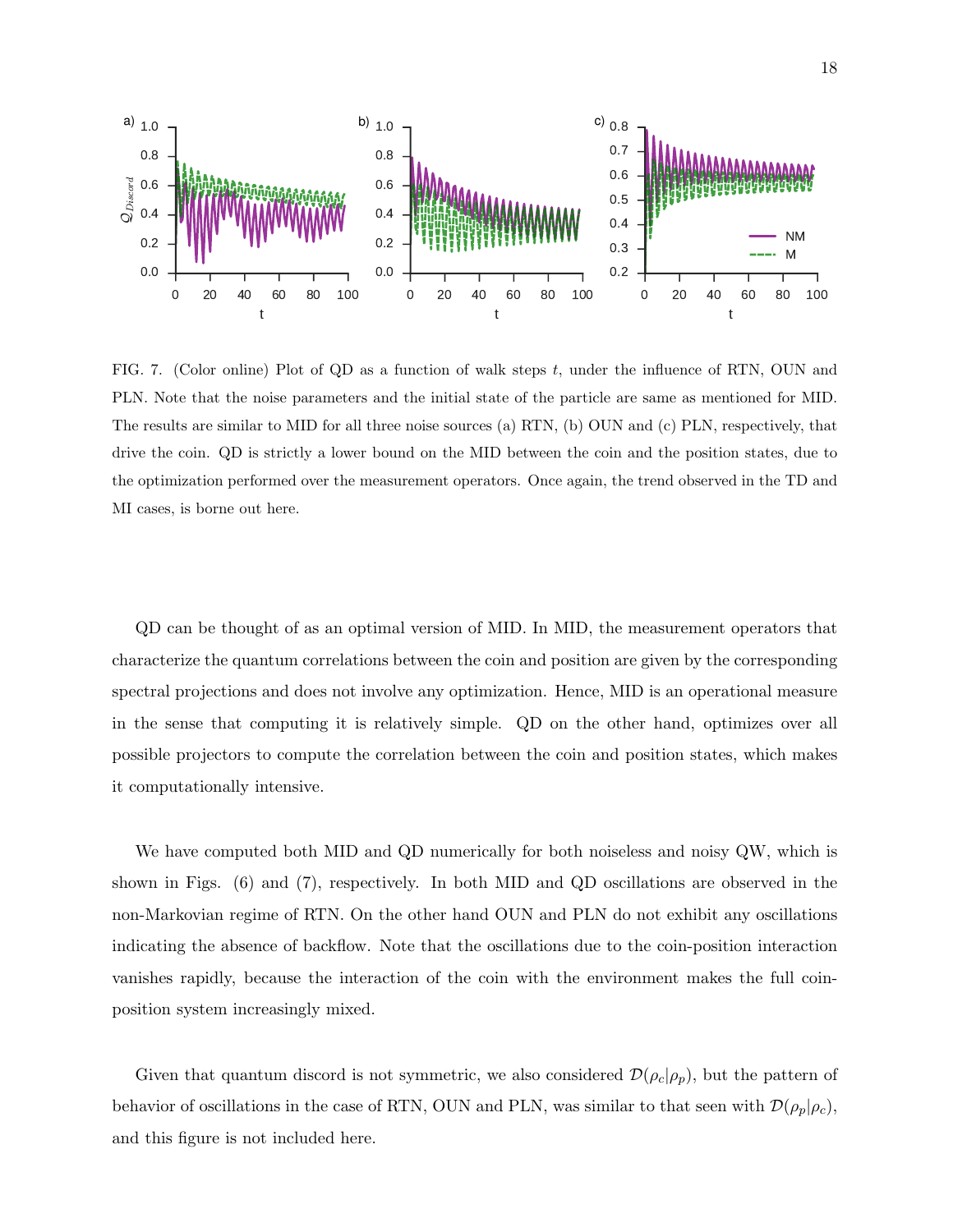

FIG. 8. (Color online)Von-Neumann entropy of the state of the particle under different sources of non-Markovianity. (a) RTN: The backflow effect in the form of oscillations is clearly seen in the non-Markovian regime ( $\gamma = 0.01, a = 0.1$ ). The inset plot is the von-Neumann entropy of noiseless quantum walk. (b) OUN: In both non-Markovian ( $\gamma = 0.01$ ,  $\Gamma = 1.0$ ) and Markovian regime ( $\gamma = 0.01$ ,  $\Gamma = 1.0$ ) only the position induced non-Markovianity can be observed. (C) PLN: Similar to OUN, the backflow effects are absent in PLN, the noise parameters are same as OUN.

### C. Quantum purity

Quantum state purity is another interesting quantity that can be used to study the quantumness of quantum walks. Purity, similar to the correlation measures studied previously is a monotone under Markovian evolutions. However under non-Markovian evolutions temporary revivals in purity can be observed in the form of oscillations, this idea has been exploited and studied as a measure of non-Markovianity [60].

Purity can be studied using Von-Neumann entropy  $S(\rho_c) = -\text{Tr}(\rho_c \ln \rho_c)$  where  $\rho_c$  is the reduced state of the particle obtained by tracing out the position degrees of freedom. Note that von-Neumann entropy is maximum for a completely mixed state for which the purity is zero. As noted in the previous discussions, due to the non-Markovianity induced because of the strong entanglement between the particle's internal and external degrees of freedom, the initially pure state of the particle is mapped to a mixed state  $(S \approx 0.875)$ , this is shown in the inset plot in Fig. 8 .(a). When the particle is coupled to external source of noise such as RTN, the state of the particle is driven to a maximally mixed state  $(S = 1)$ . We notice that in the non-Markovian regime there is a temporary increase in the purity (decrease in entropy) of the state, this is shown in Fig. 8.(a). In accordance with all other previously observed witnesses of non-Markovianity such as TD, MI, both OUN and PLN does not show any increase in purity and the only source of revival in purity is induced by the position environment.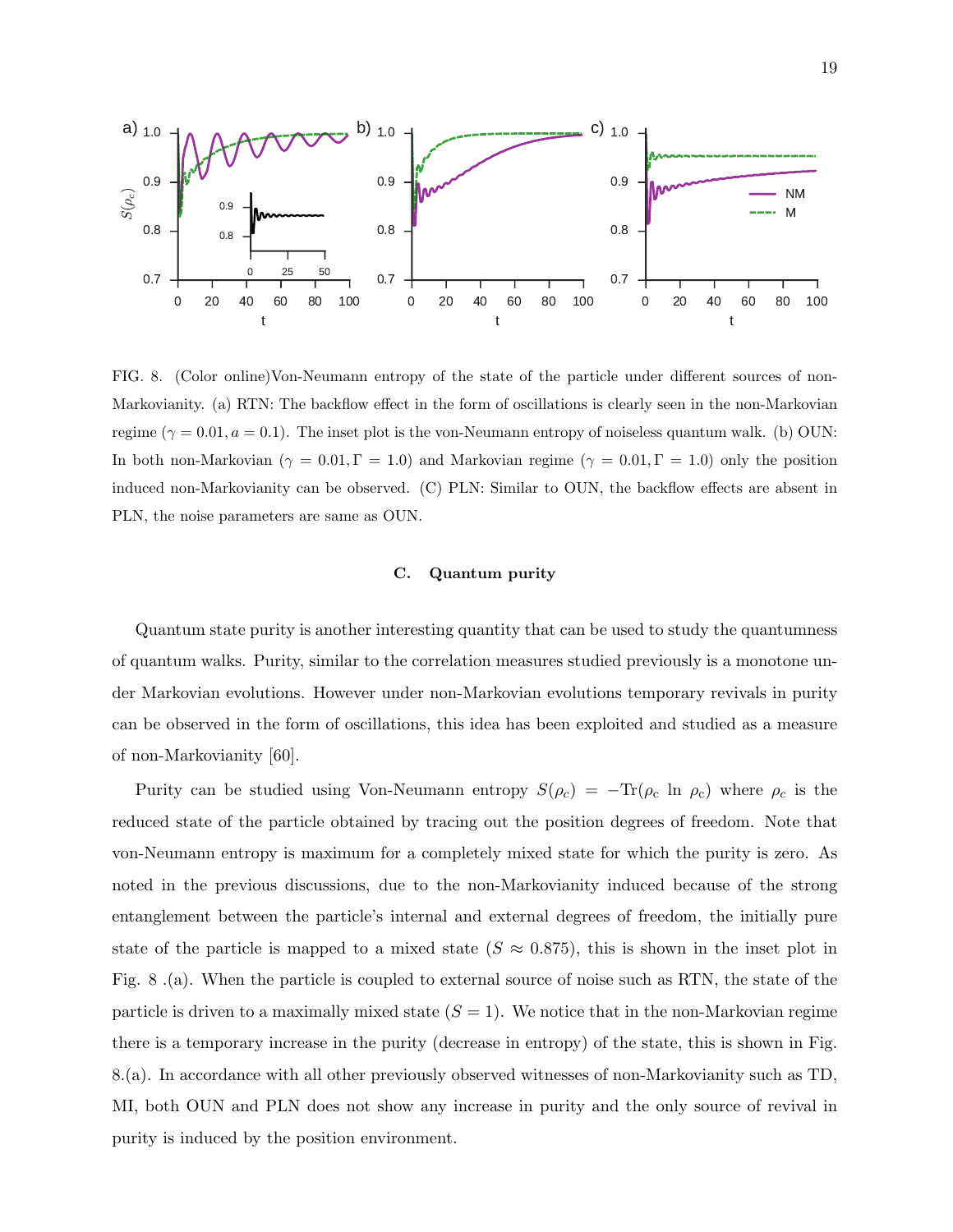#### VII. CONCLUSION

Quantum non-Markovianity has become an important area of research in the last few years. Here we undertake the task of understanding non-Markovian dynamics, in the context of quantum walks, a familiar "work horse" in quantum information processing. Random telegraph noise (RTN) exhibits backflow, manifesting in terms of oscillations or recurrences in both trace-distance and mutual information as well as not-Complete-positivity of the intermediate map. Non-Markovian noise channels that lack evident backflow are found to be the modified OU noise and the power-law noise (PLN). We develop a power-spectrum technique, that can be adapted to the trace-distance or mutual-information or any other witness methods of backflow, to disambiguate external vs internal sources of backflow. In a QW, these are, typically, the decoherence inducing environment and the position degree of freedom. We also study various facets of quantum correlations in the transition from quantum to classical random walks, under the considered non-Markovian noise models. All of these contribute to our efforts to understand various facets of non-Markovian behavior.

#### VIII. ACKNOWLEDGMENTS

SB acknowledges support by the project number 03(1369)/16/EMR-II funded by Council of Scientific and Industrial Research, New Delhi. RS thanks DST-SERB, Govt. of India, for financial support provided through the project EMR/2016/004019. The work of V. J. and F. P. is based upon research supported by the South African Research Chair Initiative of the Department of Science and Technology and National Research Foundation.

- [1] H. P. Breuer and F. Petruccione. *The theory of open quantum systems*. Oxford University Press, (2002).
- [2] C. M. Chandrashekar, R. Srikanth, and S. Banerjee. *Phys. Rev. A*, 76, 022316, 2007.
- [3] S. Banerjee, R. Srikanth, C. M. Chandrashekar, and P. Rungta. *Phys. Rev. A*, 78, 052316, (2008).
- [4] S. Banerjee and R. Srikanth. *Phys. Rev. A*, 76, 062109, (2007).
- [5] S. Banerjee and R. Ghosh. *J. Phys. A: Math. Theory*, 40, 13735, (2007).
- [6] K. W. Murch, U. Vool, D. Zhou, S. J. Weber, S. M. Girvin, and I. Siddiqi. *Phys. Rev. Lett*, 109, 183602, (2012).
- [7] S. Omkar, R. Srikanth, and S. Banerjee. *Phys. Rev. A*, 91, 052309, (2015).
- [8] S. Shankar, M. Hatridge, Z. Leghtas, K. M. Sliwa, A. Narla, U. Vool, S. M Girvin, L. Frunzio, M. Mirrahimi, and M. H. Devoret. *Nature*, 504, 419, (2013).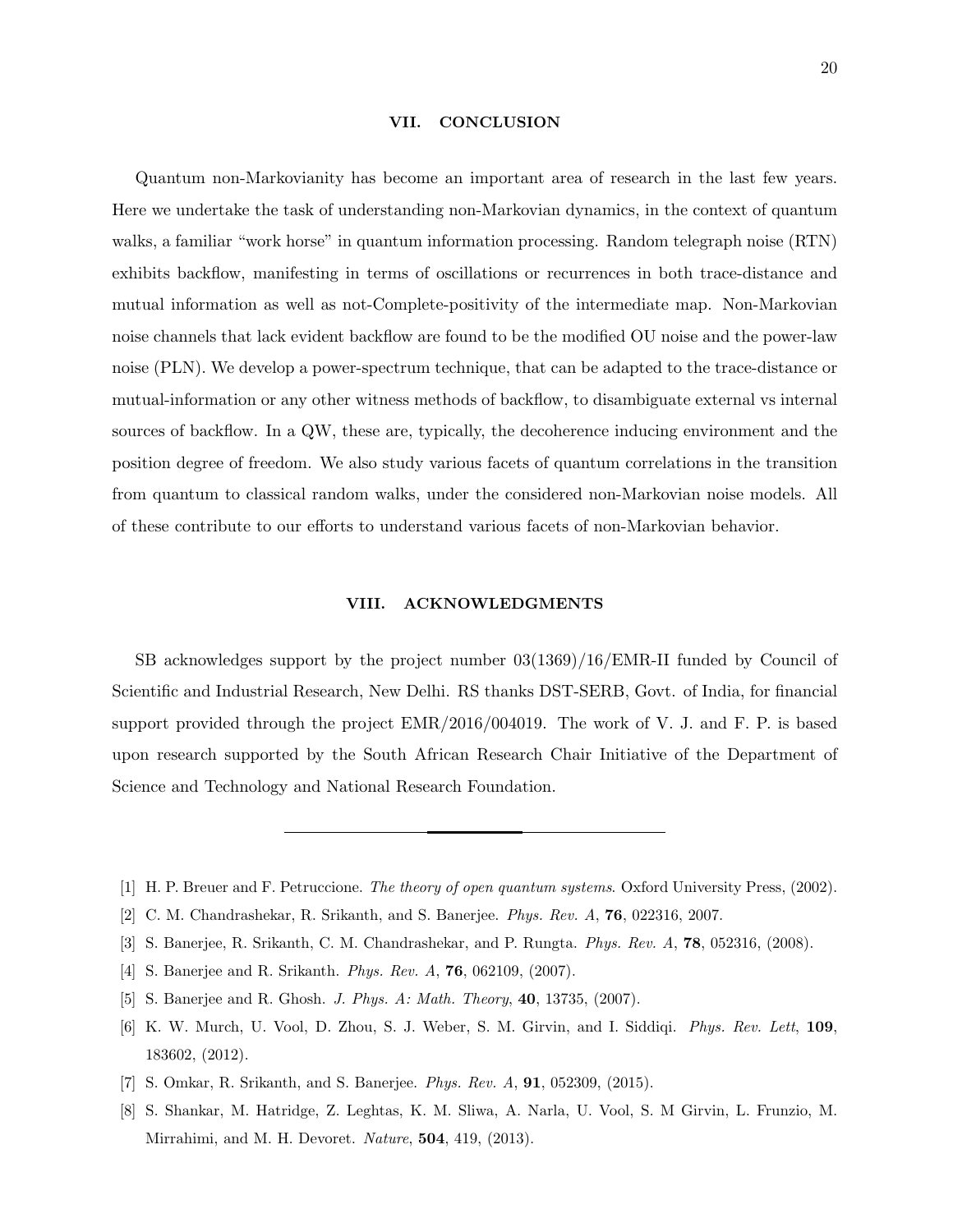- [9] S. Omkar, R. Srikanth, and S. Banerjee. *Phys. Rev. A*, 91, 012324, (2015).
- [10] A. Rivas, S. F. Huelga, and M. B. Plenio. *Rep. Prog. Phys*, 77, 094001, (2014).
- [11] I. de. Vega and D. Alonso. *Rev. Mod. Phys.*, 89, 015001, (2017).
- [12] Reichel, J., W. Hansel, P. Hommelhoff, and T. Hänsch, 2001, *Appl. Phys. B* 72, 81.
- [13] Treutlein, P., D. Hunger, S. Camerer, Hänsch, T.W., and J. Reichel, 2007, *Phys. Rev. Lett.* 99, 140403.
- [14] Hunger, D., Camerer, S., Hänsch, T.W., König, D., Kotthaus, J.P., Reichel, J., Treutlein,P, 2010, *Phys. Rev. Lett*. 104, 143002.
- [15] Brouard, S., D. Alonso, and D. Sokolovski, 2011, *Phys. Rev. A* 84, 012114.
- [16] Alonso, D., S. Brouard, and D. Sokolovski, 2014, *Phys. Rev. A* 90, 032106.
- [17] Groblacher, S., A. Trubarov, N. Prigge, G. D. Cole, M. Aspelmeyer, and J. Eisert, 2015, *Nat. Commun*. 6, 7606.
- [18] H. Grabert, P. Schramm, and G. Ludwig. Ingold. *Phys. Rep*, 168, 115–207, (1988).
- [19] BL. Hu, J. P. Paz, and Y. Zhang. *Phys. Rev. D*, 47, 1576, (1993).
- [20] S. Banerjee and R. Ghosh. *Phys. Rev. E*, 67, 056120, (2003).
- [21] S. Banerjee and R. Ghosh. *Phys. Rev. A*, 62, 042105, 2000.
- [22] H. P. Breuer, E. M. Laine, and J. Piilo. *Phys. Rev. Lett*, 103, 210401, (2009).
- [23] H. P. Breuer, E. M. Laine, J. Piilo, and B. Vacchini. *Rev. Mod. Phys*, 88, 021002, (2016).
- [24] A. K. Rajagopal, A. R. Usha Devi, and R. W. Rendell. *Phys. Rev. A*, 82, 042107, (2010).
- [25] Á. Rivas, S. F Huelga, and M. B. Plenio. *Phys. Rev. Lett*, **105**, 050403, (2010).
- [26] D. Chruscinski, A. Kossakowski, and A. Rivas. *Phys. Rev. A*, **83**, 052128, (2011).
- [27] D. Chruscinski, A. Rivas, and W. Stormer. *Phys. Rev. Lett.*, **121**, 080407 (2018).
- [28] B. Bylicka, M. Johansson, and A. Ac´ın. *Phys. Rev. Lett*, 118, 120501, (2017).
- [29] A. Ambainis, E. Bach, A. Nayak, A. Vishwanath, and J. Watrous. In *Proceedings of the thirty-third annual ACM symposium on Theory of computing*, pages 37–49 (2001).
- [30] C. M. Chandrashekar, S. Banerjee, and R. Srikanth. *Phys. Rev. A*, 81, 062340, (2010).
- [31] M. Hinarejos, C. Di. Franco, A. Romanelli, and A. Pérez. *Phys. Rev. A*, **89**, 052330, (2014).
- [32] S. Banerjee, N. P. Kumar, R. Srikanth, V. Jagadish, and F. Petruccione. *arXiv:1703.08004*, (2017).
- [33] S. Daffer, K. Wódkiewicz, J. D. Cresser, and J. K. McIver. *Phys. Rev. A*, **70**, 010304, (2004).
- [34] S. O. Rice. *Stochastic Processes in Physics and Chemistry (Elsevier, Amsterdam, 1992)*.
- [35] G. E. Uhlenbeck and L. S. Ornstein. *Phys. Rev*, 36, 823, (1930).
- [36] T. Yu and J. H. Eberly. *Opt. Comm*, 283, 676–680, (2010).
- [37] W. S. Kendal and B. Jørgensen. *Phys. Rev. E*, 84, 066120, (2011).
- [38] I. Chakrabarty, S. Banerjee, and N. Siddharth. *Quant. Info and Comp*, 11, 541–562, (2011).
- [39] J. Kempe. *Cont. Phys*, 44, 307–327, (2003).
- [40] X. Peng and Z. Y. Sheng. *Chin. Phys. B*, 22, 070302, (2013).
- [41] L. Mazzola, J. Piilo, and S. Maniscalco. *Int. J. Quant. Info*, 9, 981–991, (2011).
- [42] M. Ali. *Phys. Lett. A*, 378:2048–2053, 2014.